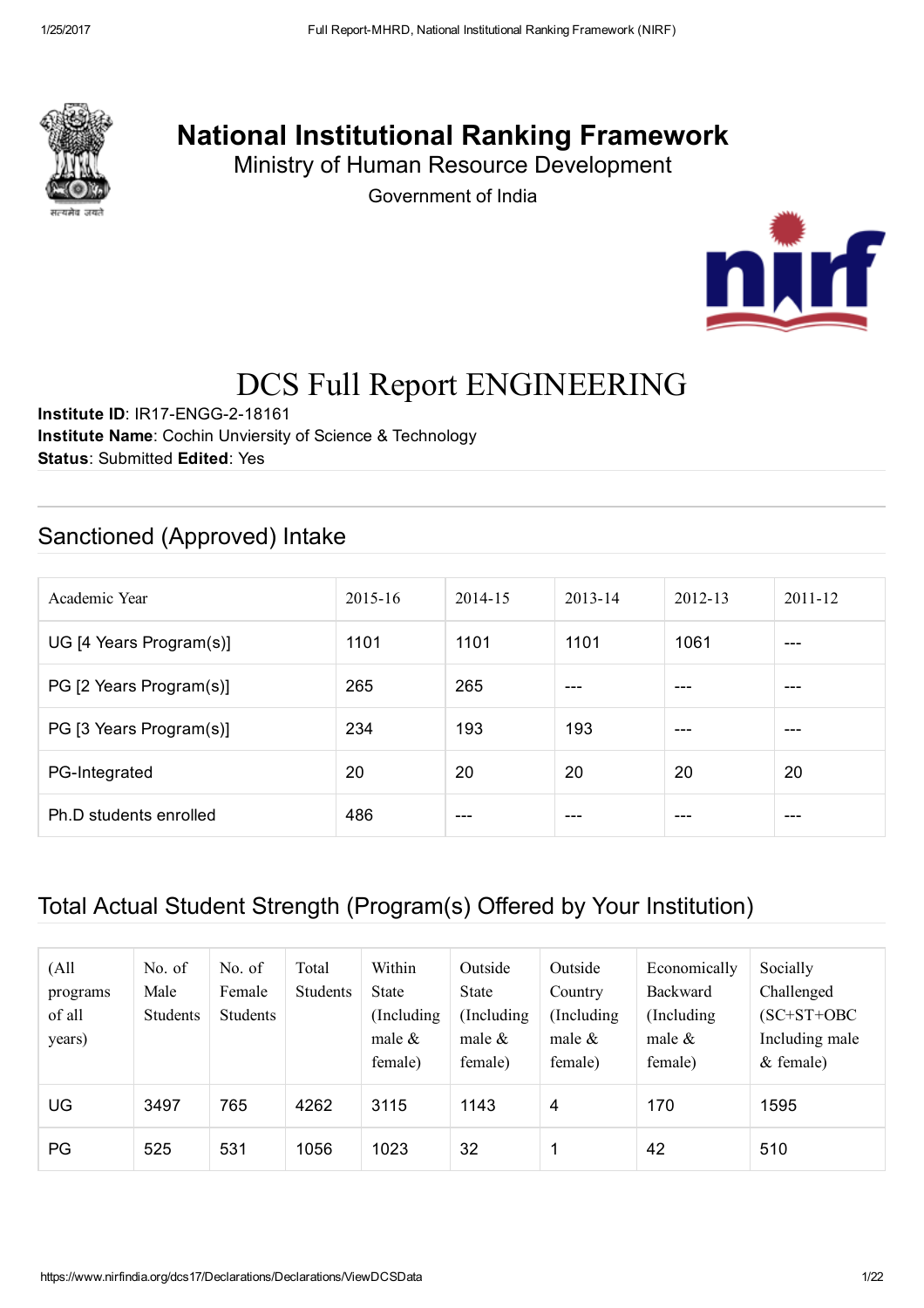| (A <sup>11</sup> )<br>programs<br>of all<br>years) | No. $of$<br>Male<br>Students | No. of<br>Female<br>Students | Total<br><b>Students</b> | Within<br>State<br>(Including)<br>male $\&$<br>female) | Outside<br>State<br>Including<br>male $\&$<br>female) | Outside<br>Country<br>(Including)<br>male $\&$<br>female) | Economically<br><b>Backward</b><br>(Including)<br>male $\&$<br>female) | Socially<br>Challenged<br>$(SC+ST+OBC$<br>Including male<br>$&$ female) |
|----------------------------------------------------|------------------------------|------------------------------|--------------------------|--------------------------------------------------------|-------------------------------------------------------|-----------------------------------------------------------|------------------------------------------------------------------------|-------------------------------------------------------------------------|
| PG-<br>Integrated                                  | 66                           | 35                           | 101                      | 97                                                     | 4                                                     | 0                                                         | 4                                                                      | 52                                                                      |
| Ph.D                                               | 265                          | 221                          | 486                      | 481                                                    | 4                                                     |                                                           | 19                                                                     | 175                                                                     |

## Placement & Higher Studies

| UG [4 Years Program(s)]: Placement $&$ higher studies for previous 3 years |                                                          |                  |                                                      |                  |                                                                      |                                                                |                                                                     |                                                                   |  |  |
|----------------------------------------------------------------------------|----------------------------------------------------------|------------------|------------------------------------------------------|------------------|----------------------------------------------------------------------|----------------------------------------------------------------|---------------------------------------------------------------------|-------------------------------------------------------------------|--|--|
| Academic<br>Year                                                           | No. of first<br>year students<br>admitted in<br>the year | Academic<br>Year | No. of<br>students<br>admitted<br>(Lateral<br>Entry) | Academic<br>Year | No. of<br>students<br>graduating<br>in minimum<br>stipulated<br>time | No. of<br>students<br>placed<br>through<br>campus<br>placement | Median<br>salary of<br>placed<br>graduates<br>(Amount in<br>$Rs.$ ) | No. of<br>students<br>selected<br>for<br>Higher<br><b>Studies</b> |  |  |
| $(2010 -$<br>11)                                                           | 960                                                      | $(2011 -$<br>12) | 123                                                  | $(2013 -$<br>14) | 692                                                                  | 263                                                            | 415000<br>(Four<br>Lakhs<br>Fifteen<br>Thousand<br>Only)            | 40                                                                |  |  |
| $(2011 -$<br>12)                                                           | 1045                                                     | $(2012 -$<br>13) | 138                                                  | $(2014 -$<br>15) | 696                                                                  | 272                                                            | 354000<br>(Three<br>Lakhs Fifty<br>Four<br>Thousand<br>only)        | 42                                                                |  |  |
| $(2012 -$<br>13)                                                           | 1144                                                     | $(2013 -$<br>14) | 148                                                  | $(2015 -$<br>16) | 755                                                                  | 372                                                            | 369000<br>(Three<br>Lakhs<br><b>Sixty Nine</b><br>Thousand<br>Only) | 25                                                                |  |  |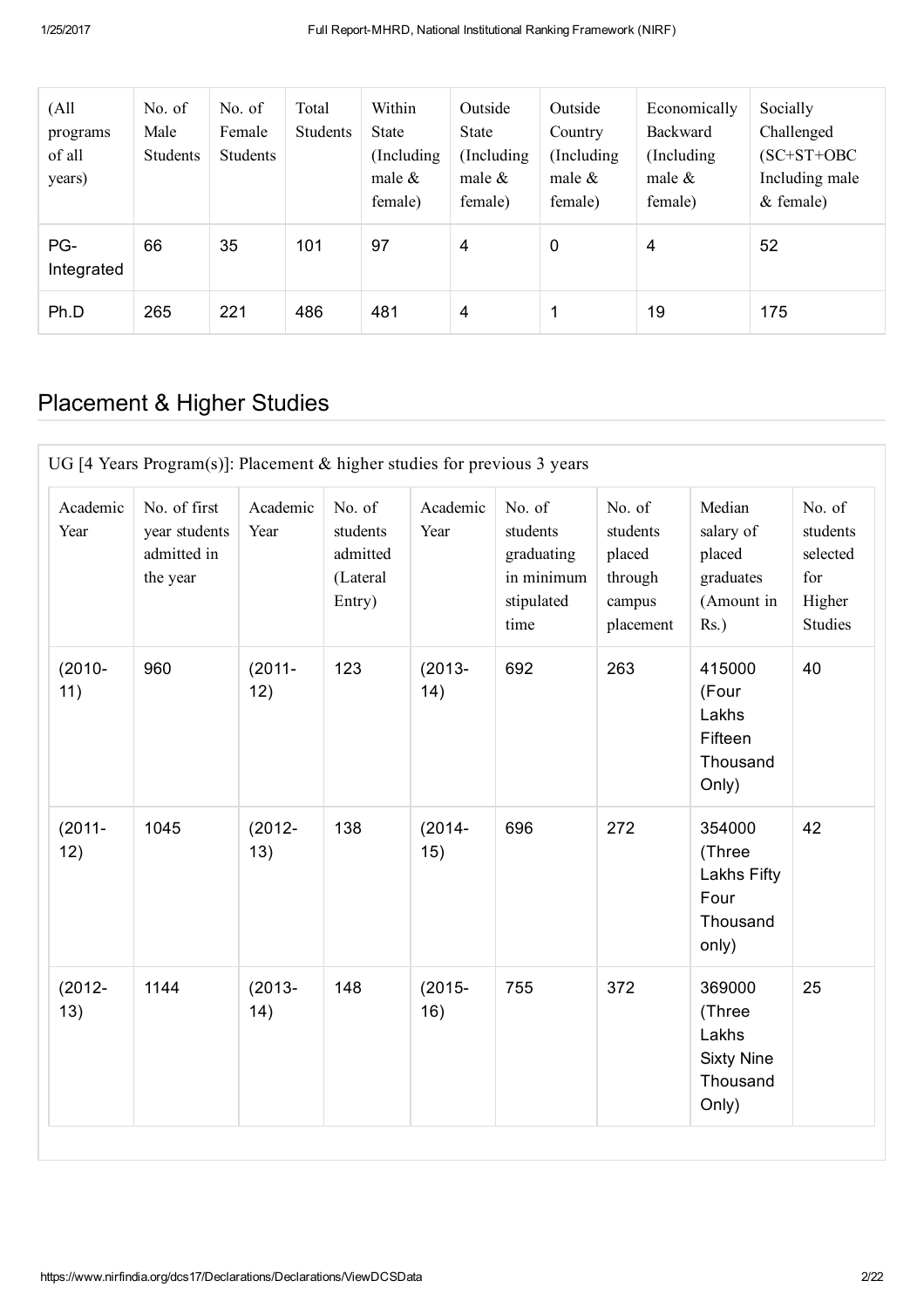| Academic<br>Year | No. of first year<br>students<br>admitted in the<br>year | Academic<br>Year | No. of students<br>graduating in<br>minimum<br>stipulated time | No. of students<br>placed through<br>campus<br>placement | Median salary of<br>placed graduates<br>(Amount in Rs.) | No. $of$<br>students<br>selected for<br>Higher<br><b>Studies</b> |
|------------------|----------------------------------------------------------|------------------|----------------------------------------------------------------|----------------------------------------------------------|---------------------------------------------------------|------------------------------------------------------------------|
| $(2012 -$<br>13) | 184                                                      | (2013-<br>14)    | 166                                                            | 5                                                        | 415000(Zero)                                            | 3                                                                |
| $(2013 -$<br>14) | 194                                                      | (2014-<br>15)    | 188                                                            | $\overline{7}$                                           | 354000(Zero)                                            | 3                                                                |
| $(2014 -$<br>15) | 253                                                      | (2015-<br>16)    | 242                                                            | 9                                                        | 369000(Zero)                                            | $\overline{2}$                                                   |

PG [3 Years Program(s)]: Placement & higher studies for previous 3 years

| Academic<br>Year  | No. of first year<br>students<br>admitted in the<br>year | Academic<br>Year | No. of students<br>graduating in<br>minimum<br>stipulated time | No. of students<br>placed through<br>campus<br>placement | Median salary of<br>placed graduates<br>(Amount in Rs.) | No. of<br>students<br>selected for<br>Higher<br><b>Studies</b> |
|-------------------|----------------------------------------------------------|------------------|----------------------------------------------------------------|----------------------------------------------------------|---------------------------------------------------------|----------------------------------------------------------------|
| $(2011 -$<br>12)  | 115                                                      | $(2013 -$<br>14) | 92                                                             | 10                                                       | 352000(Three<br>lakhs Fifty Two<br>thousand only)       | 0                                                              |
| $(2012 -$<br>13)  | 164                                                      | $(2014 -$<br>15) | 119                                                            | 11                                                       | 318000(Three<br>lakh eighteen<br>thousand only)         | $\mathbf 0$                                                    |
| $(2013 -$<br>(14) | 172                                                      | $(2015 -$<br>16) | 128                                                            | 32                                                       | 325000(Three<br>lakh twenty<br>fivethousand<br>only)    | 0                                                              |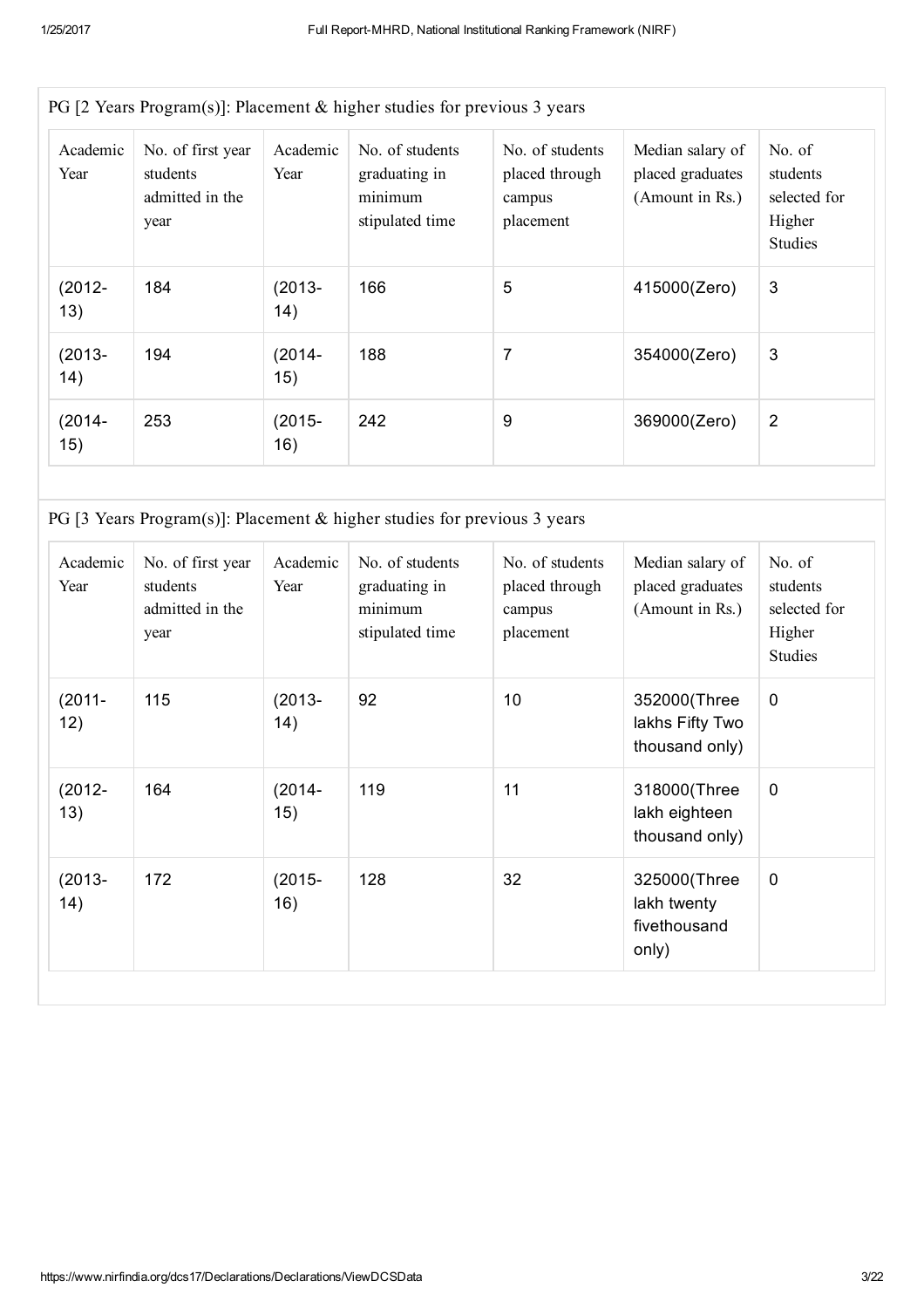| Academic<br>Year | No. of first year<br>students admitted<br>in the year | Academic<br>Year | No. of students<br>graduating in<br>minimum stipulated<br>time | No. of<br>students<br>placed | Median salary of<br>placed graduates<br>(Amount in Rs.) | No. of students<br>selected for<br><b>Higher Studies</b> |
|------------------|-------------------------------------------------------|------------------|----------------------------------------------------------------|------------------------------|---------------------------------------------------------|----------------------------------------------------------|
| $(2009 -$<br>10) | 16                                                    | $(2013 -$<br>14) | 16                                                             | $\mathbf 0$                  | $0$ (Zero)                                              | $\mathbf 0$                                              |
| $(2010 -$<br>11) | 17                                                    | $(2014 -$<br>15) | 14                                                             | $\mathbf 0$                  | $0$ (Zero)                                              | $\boldsymbol{0}$                                         |
| $(2011 -$<br>12) | 19                                                    | $(2015 -$<br>16) | 16                                                             | $\boldsymbol{0}$             | $0$ (Zero)                                              | 1                                                        |

#### Entrepreneurship

| No. of sustained spin-off companies set up over the previous 5 years (2011-2016)(Companies started by the |  |
|-----------------------------------------------------------------------------------------------------------|--|
| Students/Alumni/Faculty in the institutions business incubators): $\begin{bmatrix} 5 \end{bmatrix}$       |  |

## Top University Admission Data

| No. of graduating students from your institution who were admitted into Top University/Institution to pursue<br>higher studies in the year 2015-16: $\vert$<br>23 |
|-------------------------------------------------------------------------------------------------------------------------------------------------------------------|
| No. of PG students admitted into your institutions from Top Institution in the year 2015-16:   18                                                                 |
| No. of Ph.D students admitted into your institutions from Top Institution in the year 2015-16: $\mid 2 \mid$                                                      |
| Total No.of PG & Ph.D students admitted:   20                                                                                                                     |

## Ph.D Student Details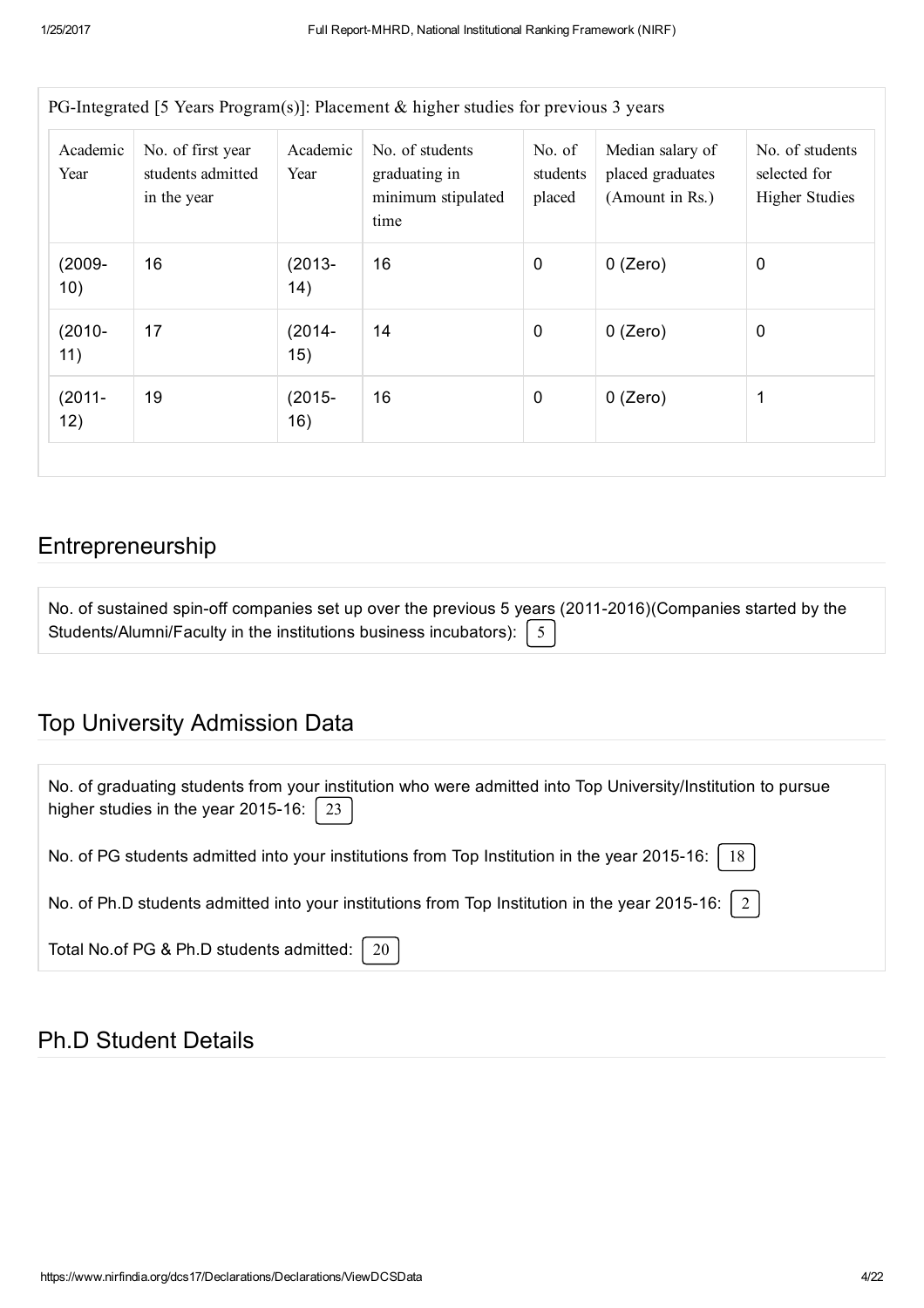| No. of Ph.D students graduated (including Integrated Ph.D) |    |  |  |  |  |  |  |  |  |
|------------------------------------------------------------|----|--|--|--|--|--|--|--|--|
| 2013-14<br>2015-16<br>2014-15                              |    |  |  |  |  |  |  |  |  |
| 56                                                         | 28 |  |  |  |  |  |  |  |  |
|                                                            |    |  |  |  |  |  |  |  |  |

## Faculty Details

| $\#$           | Name                | Age | Designation                | Gender | Qualification | Experience<br>$($ In<br>Months) |
|----------------|---------------------|-----|----------------------------|--------|---------------|---------------------------------|
| 1              | A S Jereesh         | 31  | <b>Assistant Professor</b> | Male   | Ph.D          | 27                              |
| $\overline{2}$ | Aathira Jayaprakash | 45  | Lecturer                   | Female | M.Tech        | 10                              |
| 3              | Abdu Rahiman K U    | 49  | Associate Professor        | Male   | Ph.D          | 210                             |
| 4              | Abdulla P           | 46  | Associate Professor        | Male   | Ph.D          | 216                             |
| 5              | Abin John Joseph    | 36  | <b>Assistant Professor</b> | Male   | M.Tech        | 20                              |
| 6              | Abitha K            | 36  | <b>Assistant Professor</b> | Female | <b>NET</b>    | 17                              |
| $\overline{7}$ | Abitha P G          | 30  | <b>Assistant Professor</b> | Female | M.Tech        | 13                              |
| 8              | <b>Agath Martin</b> | 26  | <b>Assistant Professor</b> | Male   | M.Tech        | 3                               |
| 9              | Aiswarya Raphel     | 30  | <b>Assistant Professor</b> | Female | M.Tech        | 22                              |
| 10             | Ajaya Varma K       | 30  | <b>Assistant Professor</b> | Male   | M.Tech        | 14                              |
| 11             | Ajin C Sajeevan     | 30  | <b>Assistant Professor</b> | Male   | Ph.D          | 15                              |
| 12             | Ajith Kumar G       | 51  | <b>Associate Professor</b> | Male   | Ph.D          | 84                              |
| 13             | Aju John K K        | 32  | Lecturer                   | Male   | M.Tech        | 12                              |
| 14             | Akhil P V           | 28  | <b>Assistant Professor</b> | Male   | M.Tech        | 13                              |
| 15             | Akhila L            | 29  | <b>Assistant Professor</b> | Female | M.Tech        | 19                              |
| 16             | Alice Joseph        | 49  | <b>Assistant Professor</b> | Female | M.Tech        | 24                              |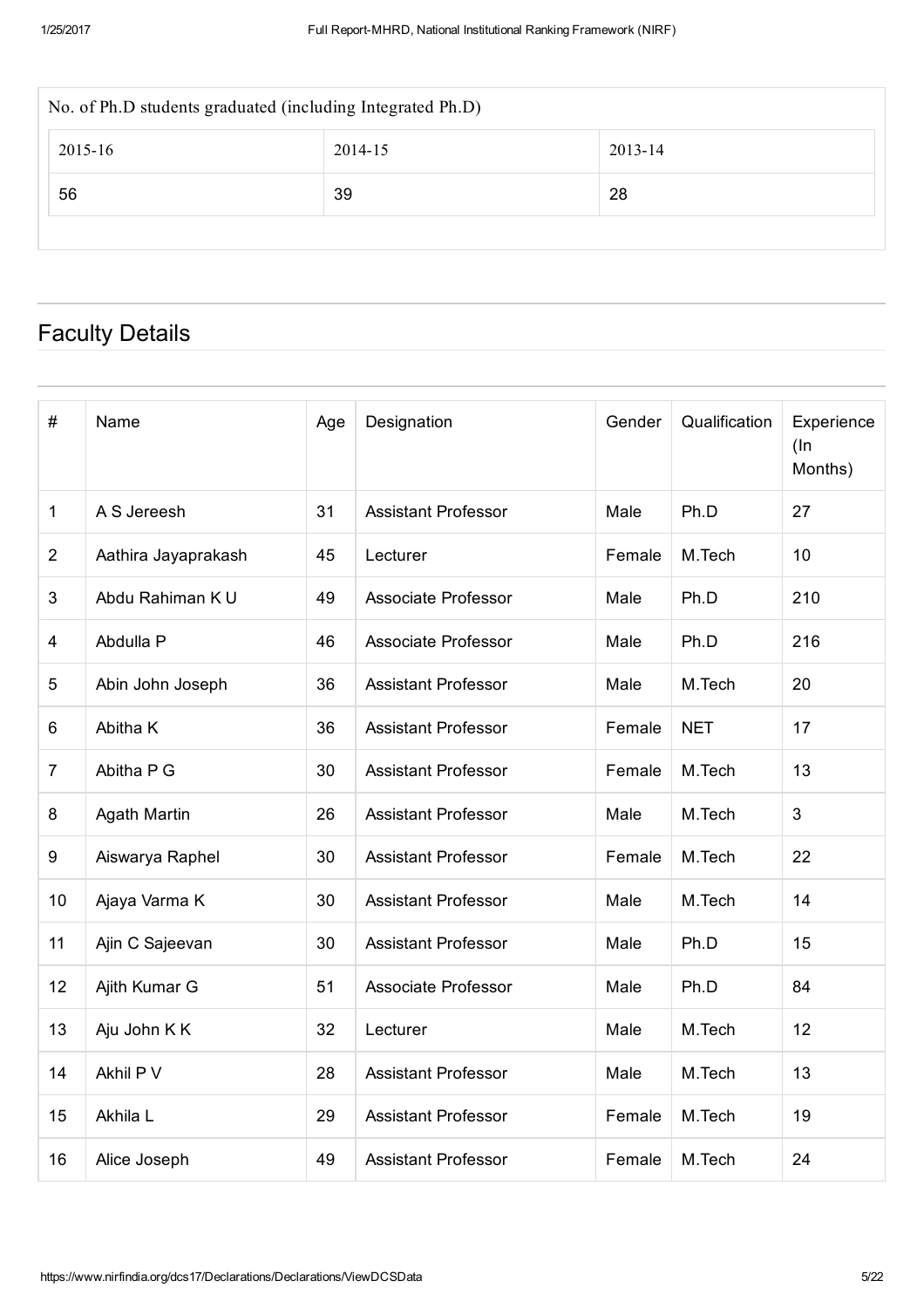| 17 | Amal Dev N V          | 27 | Lecturer                   | Male   | M.Tech | $\overline{7}$ |
|----|-----------------------|----|----------------------------|--------|--------|----------------|
| 18 | Amala K               | 28 | Lecturer                   | Male   | M.Tech | 6              |
| 19 | Ami Iqbal             | 28 | <b>Assistant Professor</b> | Female | M.Tech | 22             |
| 20 | Anand N               | 32 | <b>Assistant Professor</b> | Male   | M.Tech | 12             |
| 21 | Anantharao Sreekumar  | 54 | Associate Professor        | Male   | Ph.D   | 288            |
| 22 | <b>ANCY ZACHARIAH</b> | 45 | Associate Professor        | Female | M.Tech | 208            |
| 23 | Anil Kumar K K        | 45 | <b>Assistant Professor</b> | Male   | Ph.D   | 167            |
| 24 | Anila P V             | 29 | Lecturer                   | Female | M.Tech | 22             |
| 25 | Anila V P             | 34 | Lecturer                   | Female | M.Tech | $\overline{7}$ |
| 26 | Anish Job Kurian      | 35 | <b>Assistant Professor</b> | Male   | M.Tech | 15             |
| 27 | Anitha K A            | 29 | Lecturer                   | Female | M.Tech | 12             |
| 28 | <b>ANJU PRADEEP</b>   | 44 | Associate Professor        | Female | M.Tech | 207            |
| 29 | Anju Rajan P          | 29 | Lecturer                   | Female | M.Tech | 12             |
| 30 | Anu A R               | 32 | Lecturer                   | Female | M.Tech | 22             |
| 31 | Anu Jayan             | 27 | <b>Assistant Professor</b> | Female | M.Tech | 12             |
| 32 | Anu M                 | 31 | <b>Assistant Professor</b> | Female | M.Tech | 13             |
| 33 | Aparna Raj M          | 27 | <b>Assistant Professor</b> | Female | M.Tech | 14             |
| 34 | <b>Arathy Davis</b>   | 30 | Lecturer                   | Female | M.Tech | 10             |
| 35 | Arathy R              | 27 | Lecturer                   | Female | M.E.   | $\overline{7}$ |
| 36 | Archana Mohan         | 31 | <b>Assistant Professor</b> | Female | M.E.   | 34             |
| 37 | ARUN A BALAKRISHNAN   | 28 | <b>Assistant Professor</b> | Male   | M.Tech | 15             |
| 38 | ARUN KUMAR T          | 46 | <b>Assistant Professor</b> | Male   | M.Tech | 212            |
| 39 | Arun Mohan            | 30 | Lecturer                   | Male   | M.Tech | 24             |
| 40 | Asha Cherian          | 30 | <b>Assistant Professor</b> | Female | M.Tech | 22             |
| 41 | Asha Elizabeth Daniel | 51 | Associate Professor        | Female | Ph.D   | 216            |
| 42 | <b>ASHALATHA R</b>    | 49 | <b>Assistant Professor</b> | Female | Ph.D   | 153            |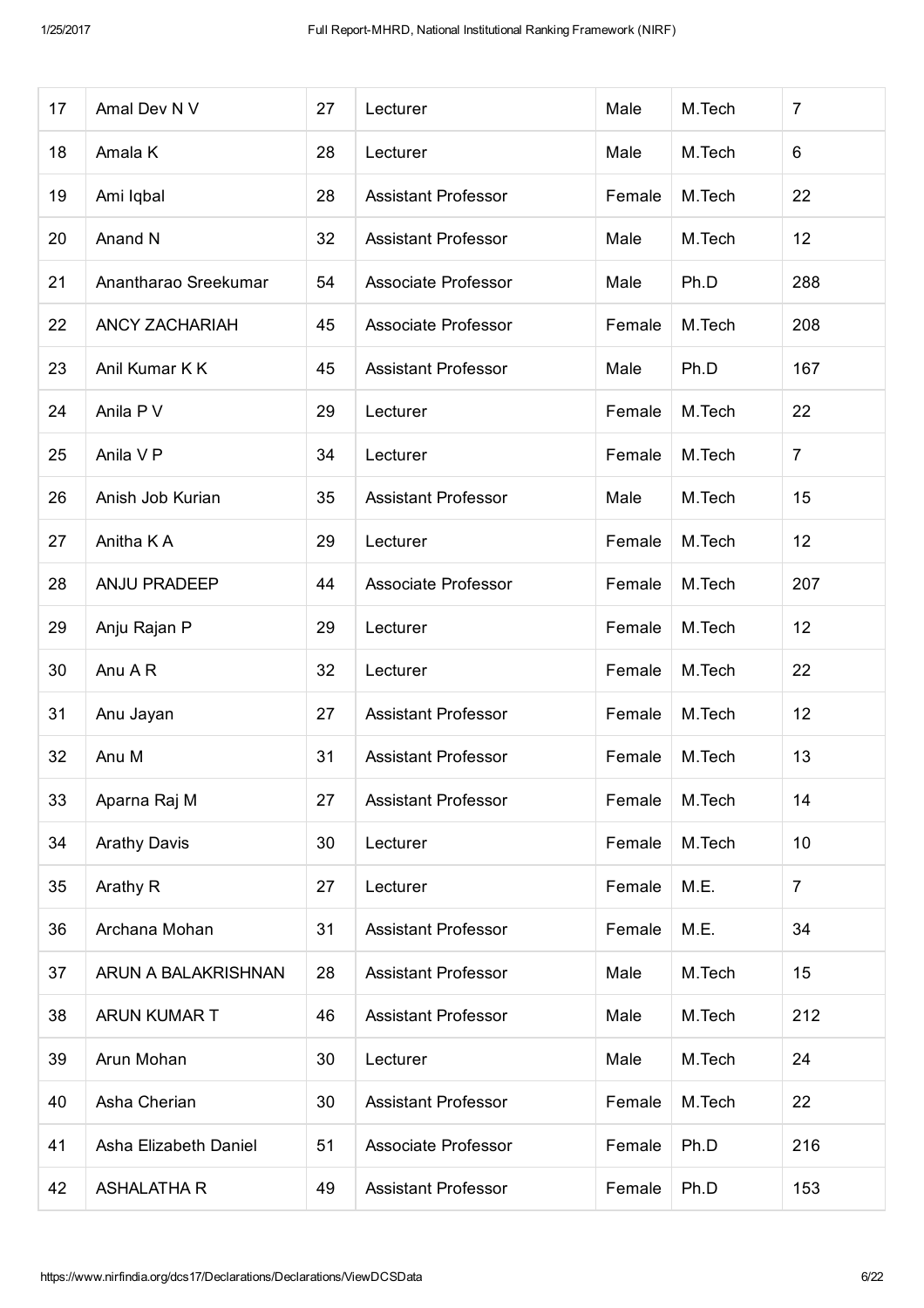| 43 | Ashna H                          | 29 | <b>Assistant Professor</b> | Female | M.Tech | 13  |
|----|----------------------------------|----|----------------------------|--------|--------|-----|
| 44 | Athira B                         | 36 | <b>Assistant Professor</b> | Female | M.Tech | 38  |
| 45 | <b>Babitha Roslind Jose</b>      | 41 | <b>Assistant Professor</b> | Female | Ph.D   | 214 |
| 46 | Babu C A                         | 57 | Professor                  | Male   | Ph.D   | 206 |
| 47 | Balakrishnan Kannan              | 56 | Associate Professor        | Female | Ph.D   | 288 |
| 48 | Beena K S                        | 54 | Professor                  | Female | Ph.D   | 216 |
| 49 | Benny Mathews Abraham            | 56 | Professor                  | Male   | Ph.D   | 211 |
| 50 | <b>BHASI AB</b>                  | 52 | Professor                  | Male   | Ph.D   | 208 |
| 51 | <b>Bijoy Antony Jose</b>         | 33 | <b>Assistant Professor</b> | Male   | Ph.D   | 82  |
| 52 | Biju N                           | 44 | <b>Associate Professor</b> | Male   | Ph.D   | 210 |
| 53 | <b>Bincy Baby</b>                | 29 | <b>Assistant Professor</b> | Female | M.Tech | 12  |
| 54 | Bindu C S                        | 49 | <b>Associate Professor</b> | Female | Ph.D   | 210 |
| 55 | Bindu P Kalakkalparambil         | 43 | <b>Assistant Professor</b> | Female | Ph.D   | 189 |
| 56 | Bini M C                         | 30 | <b>Assistant Professor</b> | Female | M.Tech | 15  |
| 57 | Binoy K P                        | 29 | <b>Assistant Professor</b> | Male   | M.Tech | 12  |
| 58 | <b>Binsu C Kovoor</b>            | 40 | <b>Assistant Professor</b> | Female | Ph.D   | 189 |
| 59 | <b>Binu Paul</b>                 | 45 | Associate Professor        | Female | Ph.D   | 216 |
| 60 | <b>Blessy Paul</b>               | 36 | <b>Assistant Professor</b> | Male   | M.Sc.  | 15  |
| 61 | Chandroth Karuvandy<br>Aanandan  | 60 | Professor                  | Male   | Ph.D   | 317 |
| 62 | Chinchu Grace Luckose            | 31 | Lecturer                   | Female | M.Tech | 12  |
| 63 | Chinchu Varghese                 | 28 | <b>Assistant Professor</b> | Female | M.Tech | 12  |
| 64 | DALEESHA M<br><b>VISWANATHAN</b> | 40 | <b>Assistant Professor</b> | Female | M.Tech | 187 |
| 65 | DAMODARAN V                      | 44 | Associate Professor        | Male   | M.Tech | 186 |
| 66 | DAVID PETER S                    | 54 | Professor                  | Male   | Ph.D   | 356 |
| 67 | Deepa Balakrishnan               | 47 | <b>Assistant Professor</b> | Female | Ph.D   | 48  |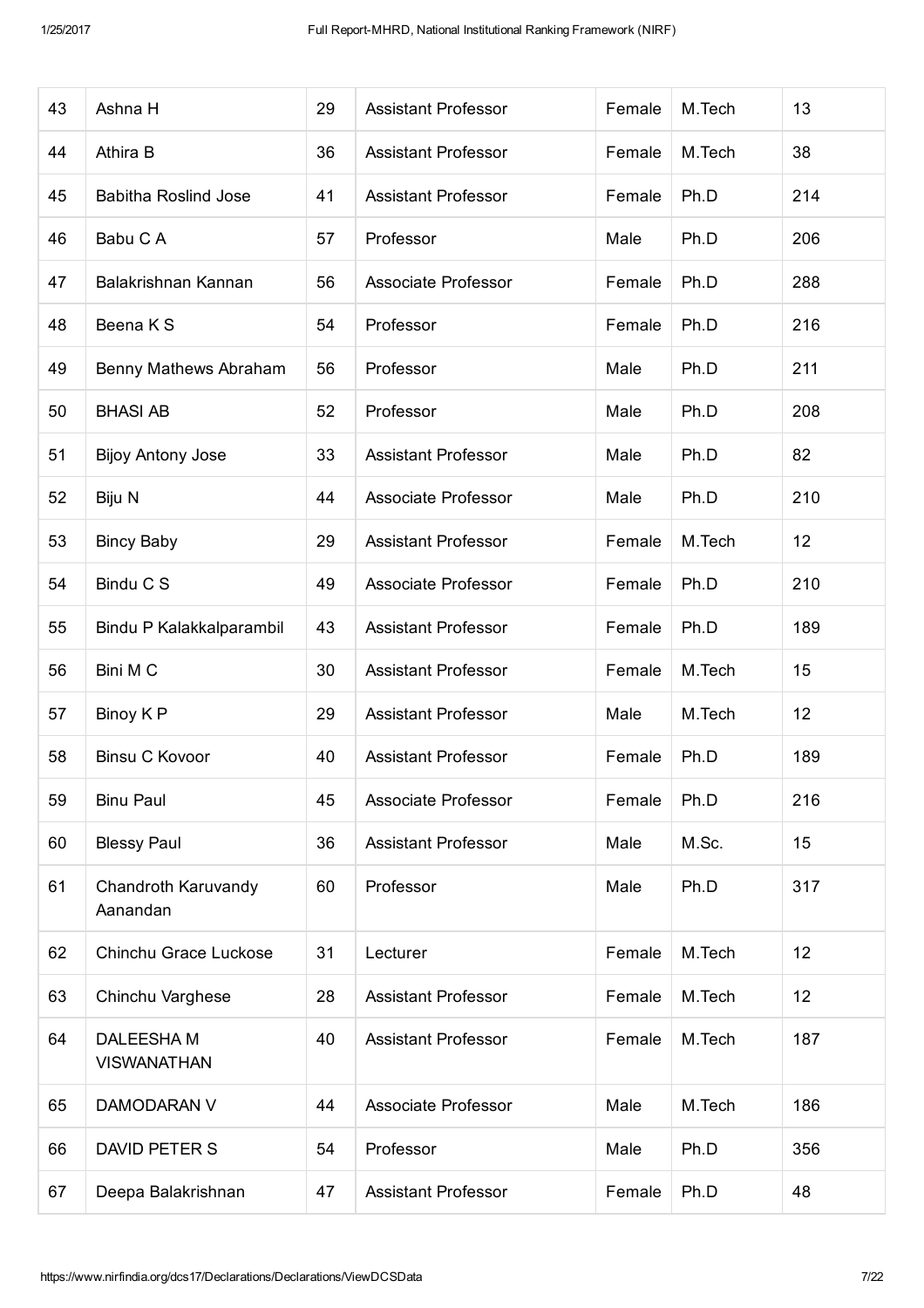|                                       |              |                            |                     |            | 205  |
|---------------------------------------|--------------|----------------------------|---------------------|------------|------|
|                                       |              |                            |                     |            |      |
| Deepa Nair                            | 41           | <b>Assistant Professor</b> | Female              | <b>MCA</b> | 16   |
| Deepa Paul E P                        | 32           | <b>Assistant Professor</b> | Female              | M.Tech     | 13   |
| Deepa R                               | 30           | <b>Assistant Professor</b> | Female              | M.Tech     | 13   |
| Deepa Sankar                          | 42           | Associate Professor        | Female              | Ph.D       | 210  |
| Deepthi                               | 34           | Lecturer                   | Female              | M.Tech     | 21   |
| Deepthi T D                           | 30           | Lecturer                   | Female              | M.Tech     | 10   |
| Dennis Thomas                         | 30           | <b>Assistant Professor</b> | Male                | M.Tech     | 15   |
| Devadas P                             | 32           | Lecturer                   | Male                | M.Tech     | 14   |
| <b>DHANNIA T</b>                      | 40           | <b>Assistant Professor</b> | Female              | M.Tech     | 186  |
| Dhanya V                              | 31           | <b>Assistant Professor</b> | Female              | M.Tech     | 37   |
| Dheeraj R                             | 27           | <b>Assistant Professor</b> | Male                | M.Tech     | 16   |
| <b>DILEEP K KRISHNAN</b>              | 61           | Associate Professor        | Male                | M.Tech     | 376  |
| Dipak Kumar Sahoo                     | 50           | Professor                  | Male                | Ph.D       | 237  |
| Divya B Panicker                      | 28           | <b>Assistant Professor</b> | Female              | M.Tech     | 20   |
| Divya G                               | 34           | <b>Assistant Professor</b> | Female              | <b>MCA</b> | 16   |
| Divya P K                             | 33           | Lecturer                   | Female              | M.Tech     | 24   |
| Divya Prakash                         | 31           | <b>Assistant Professor</b> | Female              | M.Tech     | 22   |
| Divya VL                              | 32           | <b>Assistant Professor</b> | Female              | M.Tech     | 13   |
| Diya Dandapani<br>Kanniadath          | 29           | <b>Assistant Professor</b> | Female              | M.E.       | 26   |
| <b>Emil Mathews</b>                   | 29           | Lecturer                   | Male                | M.Tech     | 6    |
| Facila Chinchu O                      | 36           | Lecturer                   | Female              | M.Tech     | 16   |
| Faizal K                              | 28           | <b>Assistant Professor</b> | Male                | M.LISc     | 16   |
| Farisha P P                           | 38           | Lecturer                   | Female              | M.Tech     | 10   |
| <b>FRANKLIN ROBERT</b><br><b>JOHN</b> | 47           | Associate Professor        | Male                | M.Tech     | 208  |
|                                       | Deepa G Nair | 46                         | Associate Professor | Female     | Ph.D |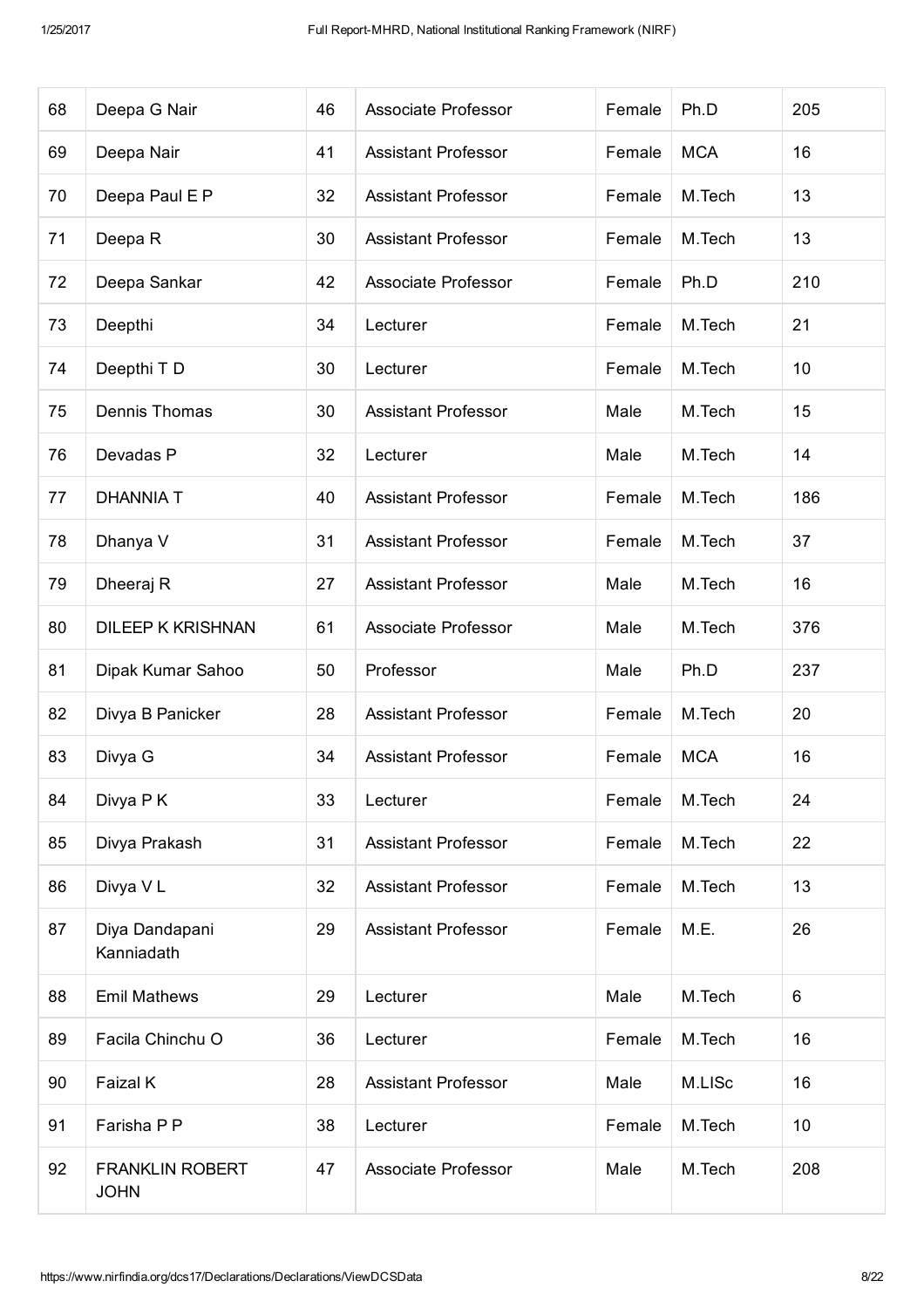| 93  | G Santhosh Kumar                          | 44 | <b>Assistant Professor</b> | Male   | Ph.D   | 190            |
|-----|-------------------------------------------|----|----------------------------|--------|--------|----------------|
| 94  | Gadha Venugopal                           | 32 | <b>Assistant Professor</b> | Female | M.Tech | 14             |
| 95  | Gangadharan Nair N                        | 69 | Other                      | Male   | M.Tech | 12             |
| 96  | <b>GEORGE K E</b>                         | 64 | Professor                  | Male   | Ph.D   | 412            |
| 97  | George Mathew                             | 52 | <b>Associate Professor</b> | Male   | Ph.D   | 216            |
| 98  | <b>GIREESHKUMARAN</b><br><b>THAMPI BS</b> | 48 | Associate Professor        | Male   | M.Tech | 208            |
| 99  | Glory Joseph                              | 48 | <b>Associate Professor</b> | Female | Ph.D   | 236            |
| 100 | Gopikakumari R                            | 56 | Professor                  | Female | Ph.D   | 188            |
| 101 | Govind S Menon                            | 26 | <b>Assistant Professor</b> | Male   | M.Tech | 12             |
| 102 | <b>HARIKRISHNAN D</b>                     | 40 | Associate Professor        | Male   | Ph.D   | 187            |
| 103 | Harikrishnan T K                          | 30 | <b>Assistant Professor</b> | Male   | M.Tech | 15             |
| 104 | Harsha K M                                | 34 | Lecturer                   | Female | M.Tech | 26             |
| 105 | Honey John                                | 45 | Professor                  | Female | Ph.D   | 198            |
| 106 | Idicula Sumam Mary                        | 55 | Professor                  | Female | Ph.D   | 351            |
| 107 | Indu Vasudevan                            | 29 | Lecturer                   | Female | M.Tech | $\mathfrak{B}$ |
| 108 | JABIR K V T                               | 38 | <b>Assistant Professor</b> | Male   | M.Tech | 187            |
| 109 | Jacob Eliyas                              | 51 | Associate Professor        | Male   | Ph.D   | 189            |
| 110 | <b>JAMES KJ</b>                           | 63 | Associate Professor        | Male   | M.Tech | 430            |
| 111 | James Kurian                              | 56 | Professor                  | Male   | Ph.D   | 304            |
| 112 | James Varghese                            | 46 | <b>Assistant Professor</b> | Male   | Ph.D   | 205            |
| 113 | Jasmine T P                               | 41 | <b>Assistant Professor</b> | Female | M.Tech | 93             |
| 114 | Jayadas N H                               | 49 | Associate Professor        | Male   | Ph.D   | 210            |
| 115 | Jayalatha Gopalakrishnan<br>G             | 41 | <b>Assistant Professor</b> | Female | Ph.D   | 149            |
| 116 | <b>JAYAPRABHA P</b>                       | 46 | Associate Professor        | Female | Ph.D   | 213            |
| 117 | Jayarani M A                              | 26 | <b>Assistant Professor</b> | Female | M.Tech | 16             |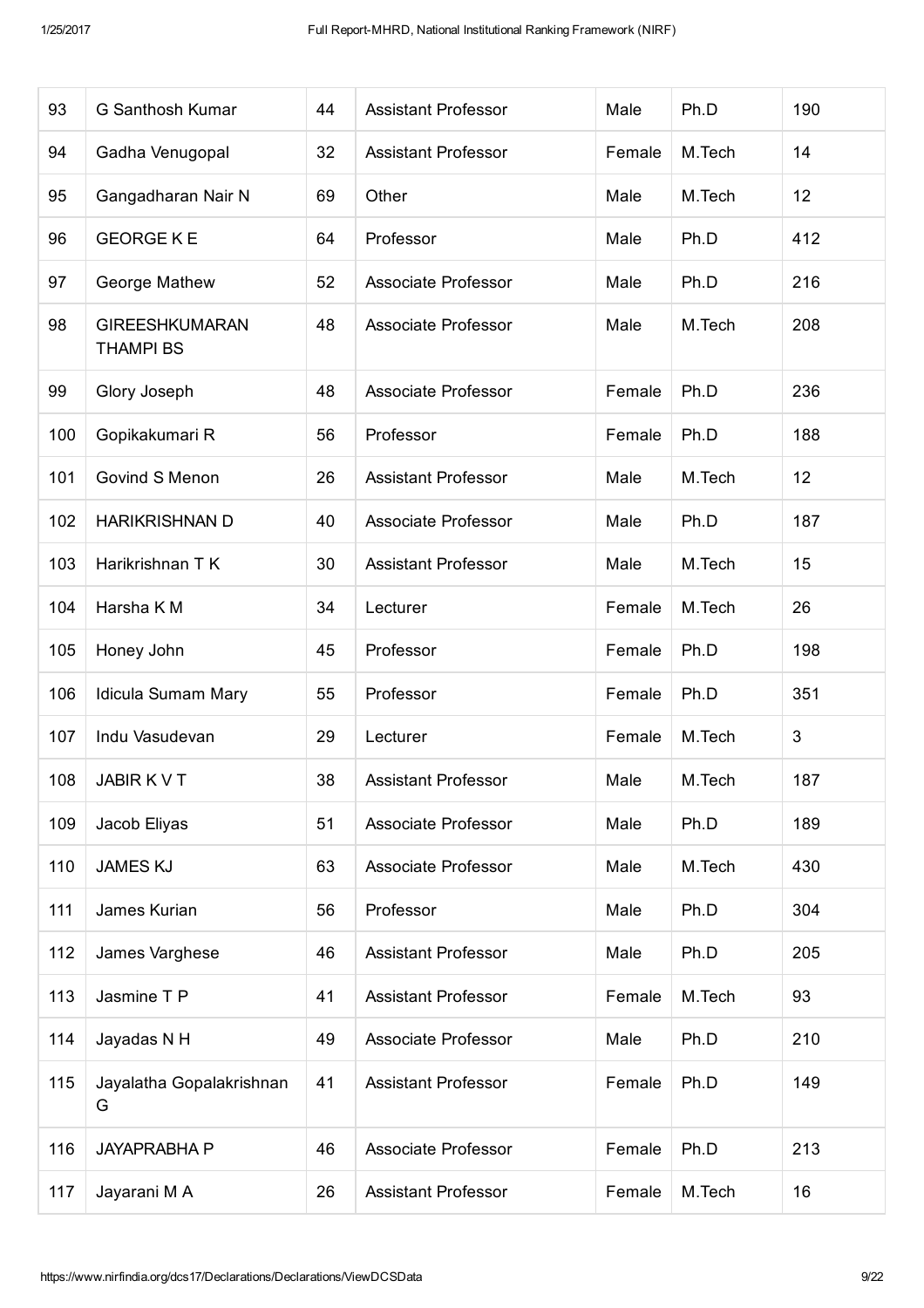| 118 | Jesintha Francis                     | 28 | <b>Assistant Professor</b> | Female | M.Tech  | 22             |
|-----|--------------------------------------|----|----------------------------|--------|---------|----------------|
| 119 | Jibi Job                             | 45 | <b>Assistant Professor</b> | Male   | M.Tech  | 16             |
| 120 | Jibukumar M G                        | 43 | Associate Professor        | Male   | Ph.D    | 209            |
| 121 | Jinu Jacob George                    | 38 | <b>Assistant Professor</b> | Male   | Ph.D    | 16             |
| 122 | Jinu Mathew                          | 31 | Lecturer                   | Male   | M.Sc.   | 12             |
| 123 | Jismy K Jose                         | 27 | <b>Assistant Professor</b> | Female | M.Tech  | 21             |
| 124 | Jithi P V                            | 28 | <b>Assistant Professor</b> | Female | M.Tech  | $\overline{4}$ |
| 125 | Joansey Varghese                     | 36 | Lecturer                   | Female | M.Tech  | 33             |
| 126 | Job P A                              | 56 | Associate Professor        | Male   | Ph.D    | 216            |
| 127 | Job Thomas                           | 42 | <b>Associate Professor</b> | Male   | Ph.D    | 210            |
| 128 | John T                               | 68 | <b>Assistant Professor</b> | Male   | M.Tech  | 12             |
| 129 | Johnson T P                          | 54 | <b>Associate Professor</b> | Male   | Ph.D    | 188            |
| 130 | Johny Issac                          | 54 | <b>Assistant Professor</b> | Male   | Ph.D    | 212            |
| 131 | Joseph Alexander                     | 59 | Associate Professor        | Male   | Ph.D    | 142            |
| 132 | Josephkutty Jacob                    | 52 | Associate Professor        | Male   | Ph.D    | 210            |
| 133 | <b>JOSHY PJ</b>                      | 47 | <b>Associate Professor</b> | Male   | M.Tech  | 208            |
| 134 | Junia Joseph                         | 32 | Lecturer                   | Female | M.Tech  | 14             |
| 135 | K P Sankaranarayanan<br>Nair         | 61 | Associate Professor        | Male   | Ph.D    | 207            |
| 136 | Kailasnath Madanan                   | 43 | <b>Assistant Professor</b> | Male   | Ph.D    | 189            |
| 137 | Kalavampara Pramod<br>Vijayaraghavan | 59 | <b>Associate Professor</b> | Male   | Ph.D    | 323            |
| 138 | Keerthy A S                          | 37 | <b>Assistant Professor</b> | Female | M. Phil | 61             |
| 139 | Kiran Raj K                          | 29 | Lecturer                   | Male   | M.Tech  | 24             |
| 140 | Kochurani Peter                      | 55 | <b>Assistant Professor</b> | Female | M.Tech  | 16             |
| 141 | Kumary Vidhu V Y                     | 33 | <b>Assistant Professor</b> | Female | M.Tech  | 22             |
| 142 | Lailaja V P                          | 38 | Lecturer                   | Female | Ph.D    | 12             |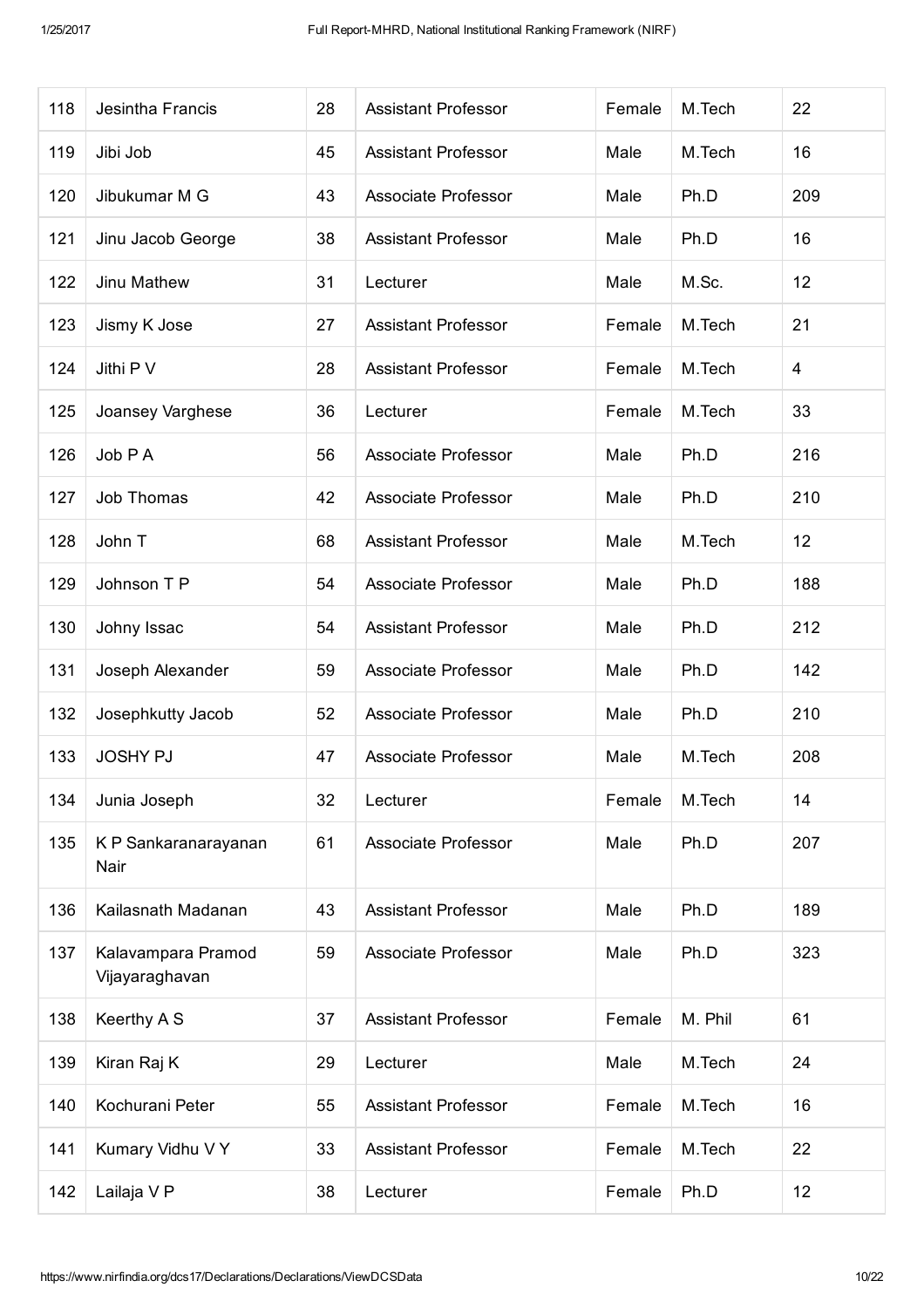| 143 | Latha R Nair          | 46 | <b>Assistant Professor</b> | Female | Ph.D       | 273 |
|-----|-----------------------|----|----------------------------|--------|------------|-----|
| 144 | <b>LATHA PG</b>       | 48 | <b>Associate Professor</b> | Female | M.Tech     | 189 |
| 145 | Lekshmi H             | 40 | <b>Assistant Professor</b> | Female | <b>NET</b> | 19  |
| 146 | Lekshmi M S           | 37 | <b>Assistant Professor</b> | Female | M.Tech     | 14  |
| 147 | Lilabhai T S          | 48 | <b>Assistant Professor</b> | Female | M.Tech     | 16  |
| 148 | Lisha L               | 26 | <b>Assistant Professor</b> | Female | M.Tech     | 4   |
| 149 | Madhu G               | 54 | Professor                  | Male   | Ph.D       | 156 |
| 150 | Madhusoodanan K N     | 55 | <b>Associate Professor</b> | Male   | Ph.D       | 257 |
| 151 | Mage Reena Varghese   | 36 | <b>Assistant Professor</b> | Female | M.Tech     | 12  |
| 152 | <b>MALATHY S</b>      | 40 | <b>Assistant Professor</b> | Female | M.Tech     | 162 |
| 153 | <b>MANOJ VJ</b>       | 46 | <b>Associate Professor</b> | Male   | Ph.D       | 184 |
| 154 | Manoj Thomas Issac    | 39 | <b>Assistant Professor</b> | Male   | Ph.D       | 109 |
| 155 | MANOJKUMAR P          | 39 | <b>Assistant Professor</b> | Male   | M.Tech     | 164 |
| 156 | Mariamma Chacko       | 55 | Associate Professor        | Female | Ph.D       | 317 |
| 157 | <b>Mathew Cherian</b> | 54 | Professor                  | Male   | Ph.D       | 172 |
| 158 | Mathew N K            | 68 | Lecturer                   | Male   | M.Tech     | 12  |
| 159 | Mathiazhagan A        | 54 | Associate Professor        | Male   | Ph.D       | 269 |
| 160 | Meera AR              | 39 | <b>Assistant Professor</b> | Female | Ph.D       | 178 |
| 161 | Metilda Paulose       | 28 | <b>Assistant Professor</b> | Female | M.E.       | 2   |
| 162 | <b>MINIMOLE A</b>     | 42 | Associate Professor        | Female | Ph.D       | 187 |
| 163 | Minu Thampi           | 32 | Lecturer                   | Female | M.Tech     | 4   |
| 164 | Mipin T P             | 27 | Lecturer                   | Male   | M.Tech     | 10  |
| 165 | MITHUN HARIDAS T P    | 29 | <b>Assistant Professor</b> | Male   | M.Tech     | 13  |
| 166 | Mohanan Pezholil      | 60 | Professor                  | Male   | Ph.D       | 316 |
| 167 | Monci K Mani          | 68 | <b>Assistant Professor</b> | Male   | M.Tech     | 12  |
| 168 | Mridula S             | 49 | Associate Professor        | Female | Ph.D       | 209 |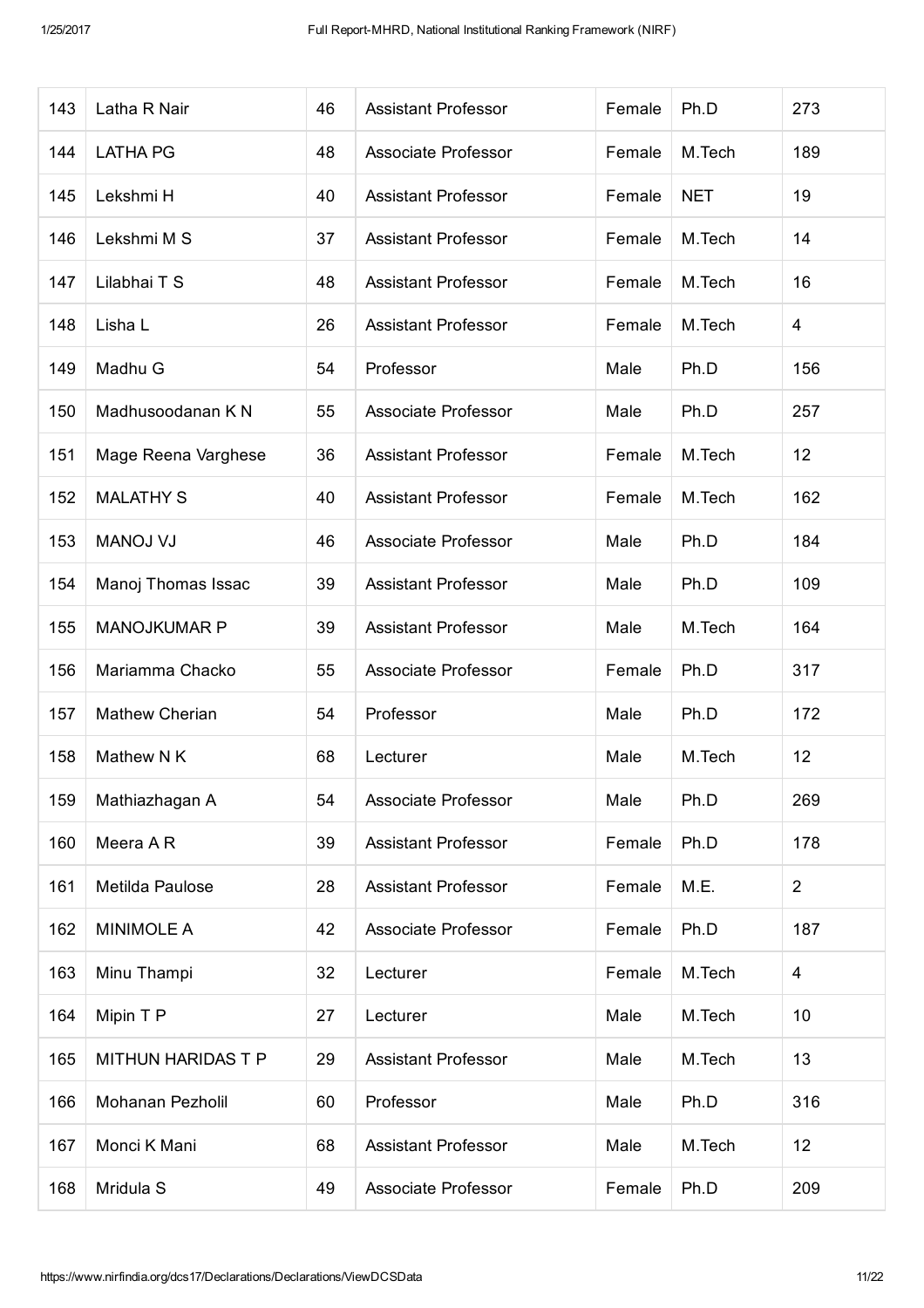| 169 | Muhsin KA                    | 28 | Lecturer                   | Male   | M.Tech | 12              |
|-----|------------------------------|----|----------------------------|--------|--------|-----------------|
| 170 | MURALEEDHARAN K B            | 53 | <b>Assistant Professor</b> | Male   | M.Tech | 294             |
| 171 | Mythili P                    | 48 | <b>Associate Professor</b> | Female | Ph.D   | 217             |
| 172 | Nafsiya C A                  | 28 | <b>Assistant Professor</b> | Female | M.Tech | 16              |
| 173 | Najathula B C                | 28 | Lecturer                   | Male   | M.Tech | 12              |
| 174 | Nandakumar C G               | 55 | Associate Professor        | Male   | Ph.D   | 300             |
| 175 | <b>NARASIMHA DS</b>          | 52 | <b>Associate Professor</b> | Male   | M.Tech | 202             |
| 176 | Narayanan K P                | 60 | Associate Professor        | Male   | Ph.D   | 418             |
| 177 | Narayanan Namboothiri V<br>N | 51 | Professor                  | Male   | Ph.D   | 216             |
| 178 | Naveen S                     | 32 | <b>Assistant Professor</b> | Male   | M.Tech | 15              |
| 179 | Naveen S                     | 28 | <b>Assistant Professor</b> | Male   | M.Tech | 16              |
| 180 | Neena Elsa Jose Prakash      | 30 | <b>Assistant Professor</b> | Female | M.Tech | 13              |
| 181 | Neethi S Pillai              | 28 | <b>Assistant Professor</b> | Female | M.Tech | 12              |
| 182 | Neethu Bose                  | 28 | Lecturer                   | Female | M.E.   | 28              |
| 183 | Neethu S Kumar               | 31 | <b>Assistant Professor</b> | Female | M.Tech | 13              |
| 184 | Nelin Mathew                 | 41 | <b>Assistant Professor</b> | Female | M.Tech | 16              |
| 185 | Nidhin Roy V                 | 26 | Lecturer                   | Male   | M.Tech | $\overline{7}$  |
| 186 | Nidhin Sani                  | 28 | <b>Assistant Professor</b> | Male   | M.Tech | 13              |
| 187 | Nikesh V V                   | 42 | Lecturer                   | Male   | Ph.D   | 12 <sub>2</sub> |
| 188 | Nilam Abhijat Phand          | 36 | <b>Assistant Professor</b> | Female | M.Tech | 27              |
| 189 | Nimmy John T                 | 28 | Lecturer                   | Female | M.E.   | 9               |
| 190 | NIRMAL JOB A                 | 55 | Associate Professor        | Male   | M.Tech | 187             |
| 191 | Nisha M R                    | 33 | <b>Assistant Professor</b> | Female | M.Tech | 34              |
| 192 | Nisha Rani G S               | 38 | Lecturer                   | Female | M.Tech | 12              |
| 193 | Nishanth R                   | 32 | <b>Assistant Professor</b> | Male   | M.E.   | 22              |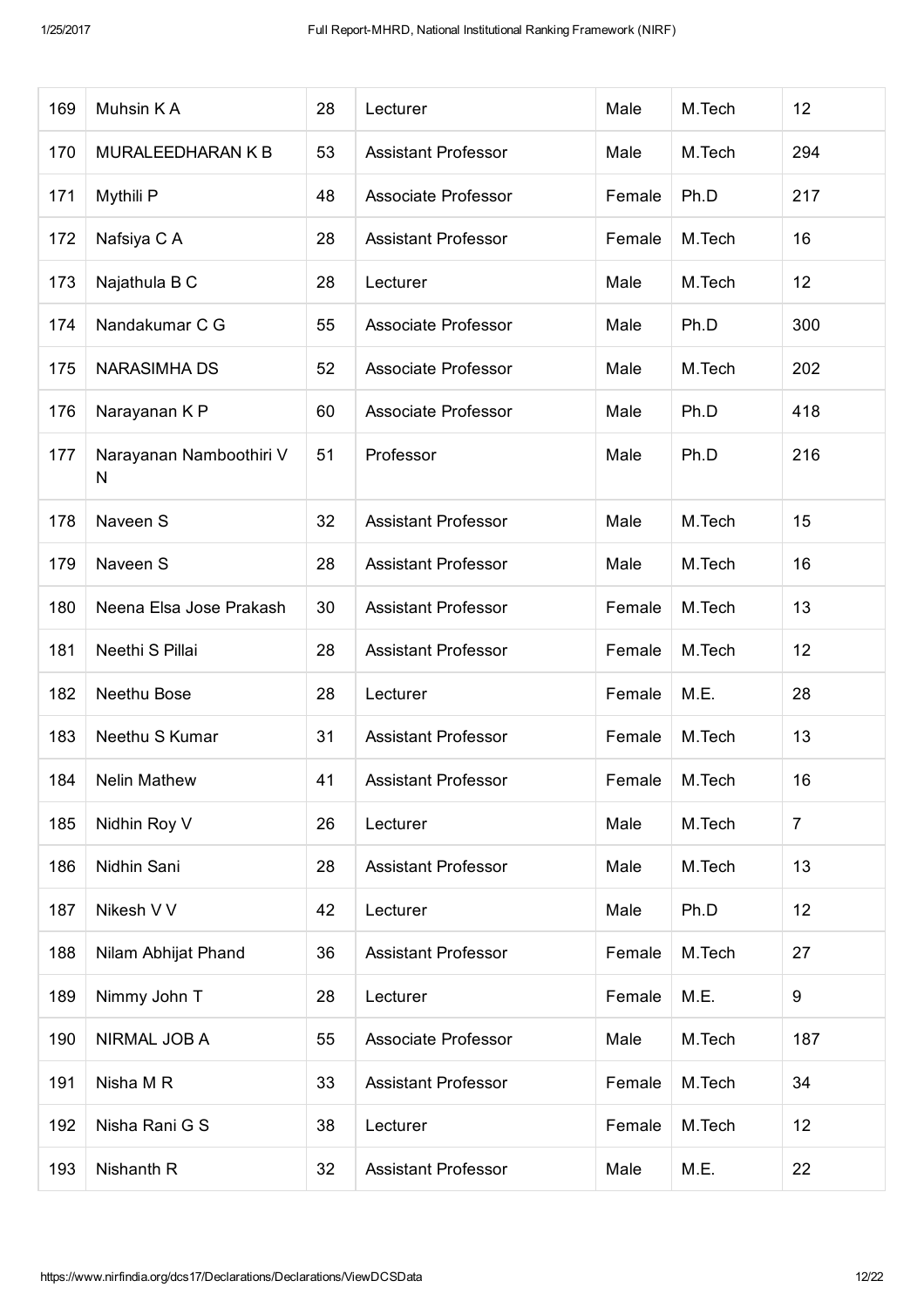| 194 | Nismi Mol E A                      | 30 | <b>Assistant Professor</b> | Female | M.Tech  | 15  |
|-----|------------------------------------|----|----------------------------|--------|---------|-----|
| 195 | Nithin M Joy                       | 30 | <b>Assistant Professor</b> | Male   | M.Tech  | 16  |
| 196 | Nithya S Prasad                    | 27 | <b>Assistant Professor</b> | Female | M.Tech  | 15  |
| 197 | Noufia Mol K A                     | 29 | <b>Assistant Professor</b> | Female | M.Tech  | 13  |
| 198 | Nowfel A M                         | 32 | <b>Assistant Professor</b> | Male   | M.Tech  | 14  |
| 199 | PHILIP KURIAN                      | 64 | Professor                  | Male   | Ph.D    | 413 |
| 200 | <b>Philip Samuel</b>               | 48 | Associate Professor        | Male   | Ph.D    | 216 |
| 201 | Pooja Jayaprakash                  | 28 | <b>Assistant Professor</b> | Female | M.Tech  | 22  |
| 202 | Prabitha K P                       | 31 | Lecturer                   | Female | M.Tech  | 6   |
| 203 | PRAMOD PAVITHRAN                   | 49 | <b>Associate Professor</b> | Male   | M.Tech  | 213 |
| 204 | Prasanth K                         | 34 | <b>Assistant Professor</b> | Male   | M.Tech  | 12  |
| 205 | Prasanth Raghavan                  | 40 | Associate Professor        | Male   | Ph.D    | 113 |
| 206 | Praveen Vijayan                    | 27 | <b>Assistant Professor</b> | Male   | M.Tech  | 15  |
| 207 | Preetha M S                        | 33 | Lecturer                   | Female | M.Tech  | 13  |
| 208 | Preetha Mathew                     | 48 | Associate Professor        | Female | Ph.D    | 177 |
| 209 | PREETHA S                          | 40 | <b>Assistant Professor</b> | Female | M.Tech  | 187 |
| 210 | Preethi Annie Blessey              | 40 | Lecturer                   | Female | M.Tech  | 12  |
| 211 | PREMKUMAR C V                      | 43 | <b>Assistant Professor</b> | Male   | M.Tech  | 184 |
| 212 | PRIYA R KRISHNAN                   | 42 | <b>Assistant Professor</b> | Female | M.Tech  | 187 |
| 213 | Priyamvada V C                     | 40 | Lecturer                   | Female | M.Tech  | 39  |
| 214 | Pyarilal SK                        | 59 | <b>Associate Professor</b> | Male   | Ph.D    | 344 |
| 215 | <b>RADHAKRISHNA</b><br>PANICKER MR | 52 | Associate Professor        | Male   | M.Tech  | 213 |
| 216 | Radhakrishnan P                    | 62 | Professor                  | Male   | Ph.D    | 432 |
| 217 | Radhika B                          | 37 | <b>Assistant Professor</b> | Female | M. Phil | 16  |
| 218 | Rafidha Rehiman K                  | 35 | <b>Assistant Professor</b> | Female | M.Tech  | 41  |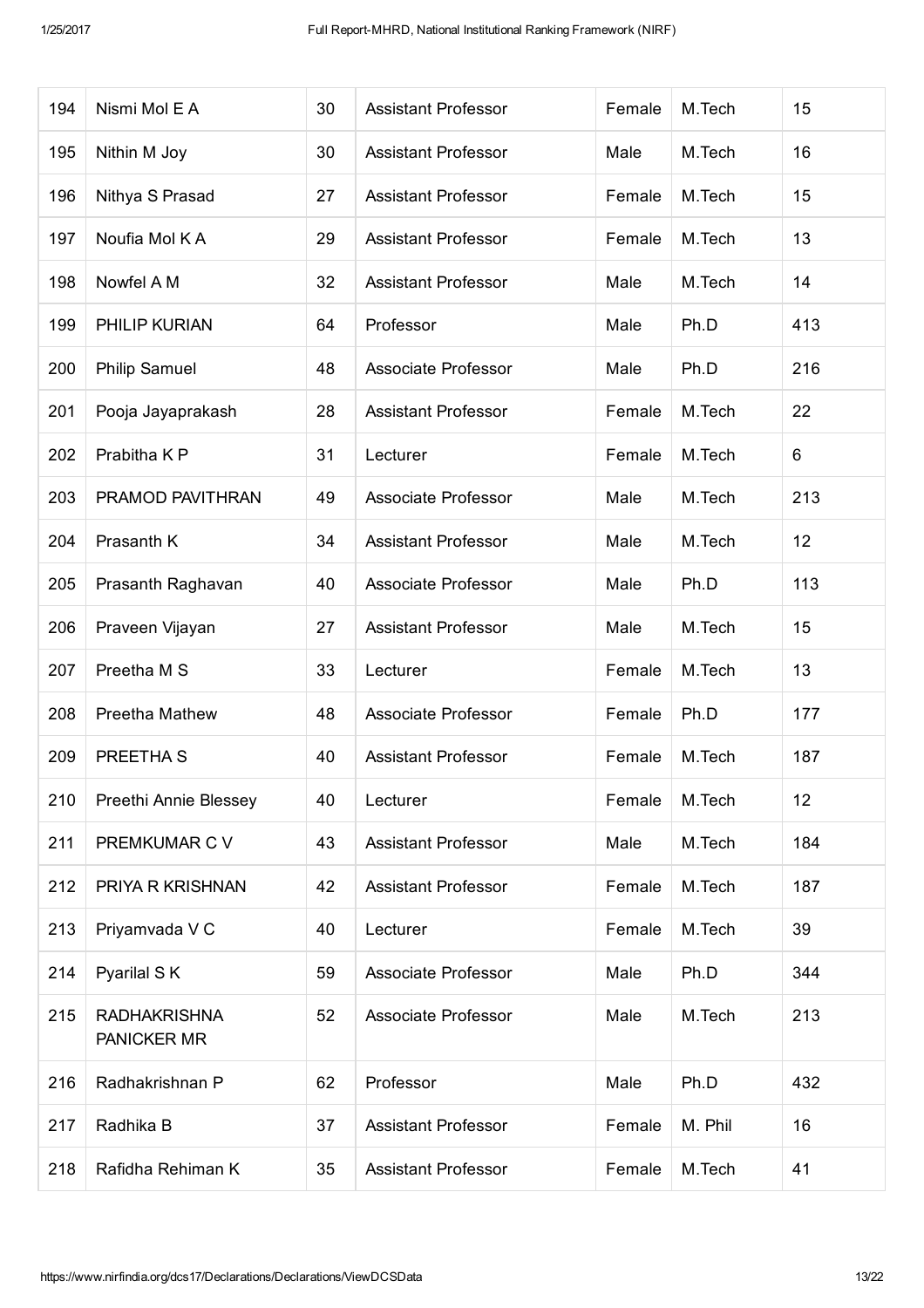| 219 | Rajeev kumar                   | 60 | Associate Professor        | Male   | Ph.D       | 212 |
|-----|--------------------------------|----|----------------------------|--------|------------|-----|
| 220 | <b>RAJESH P NAIR</b>           | 35 | <b>Assistant Professor</b> | Male   | M.Tech     | 15  |
| 221 | Raju V Kuttickal               | 65 | <b>Assistant Professor</b> | Male   | M. Phil    | 22  |
| 222 | Rakesh Chandra B               | 27 | <b>Assistant Professor</b> | Male   | M.Tech     | 16  |
| 223 | <b>RAMADASS S</b>              | 50 | Associate Professor        | Male   | M.Tech     | 213 |
| 224 | Ramina P                       | 34 | <b>Assistant Professor</b> | Female | M.Tech     | 34  |
| 225 | <b>RANI JOSEPH</b>             | 64 | Professor                  | Female | Ph.D       | 421 |
| 226 | Ranjini Menon                  | 48 | <b>Assistant Professor</b> | Female | M.Plan     | 22  |
| 227 | Rashid Karim                   | 29 | Assistant Professor        | Male   | M.Tech     | 16  |
| 228 | <b>RATHEESH P M</b>            | 38 | <b>Assistant Professor</b> | Male   | M.Tech     | 13  |
| 229 | Reenu Mathew                   | 30 | <b>Assistant Professor</b> | Female | M.Tech     | 16  |
| 230 | Rekha K James                  | 48 | <b>Associate Professor</b> | Female | Ph.D       | 209 |
| 231 | Rema N R                       | 33 | Lecturer                   | Female | M.Tech     | 19  |
| 232 | Renjith V R                    | 41 | Associate Professor        | Male   | Ph.D       | 216 |
| 233 | Renjitha R                     | 35 | Lecturer                   | Female | M.Tech     | 37  |
| 234 | Renjusha Aravind               | 32 | <b>Assistant Professor</b> | Female | M.Tech     | 15  |
| 235 | Renu Pawels                    | 50 | Associate Professor        | Female | Ph.D       | 216 |
| 236 | Renumol V G                    | 41 | <b>Assistant Professor</b> | Female | Ph.D       | 189 |
| 237 | Reshma M R                     | 26 | <b>Assistant Professor</b> | Female | M.Tech     | 21  |
| 238 | Reshma Sanu                    | 34 | <b>Assistant Professor</b> | Female | <b>NET</b> | 21  |
| 239 | Revathy R                      | 31 | Lecturer                   | Female | M.Tech     | 14  |
| 240 | Rinu Tenison                   | 34 | <b>Assistant Professor</b> | Female | M.Tech     | 13  |
| 241 | Riyas N K                      | 31 | Lecturer                   | Male   | M.Tech     | 6   |
| 242 | Roby Kambisseri<br>Karunakaran | 56 | Associate Professor        | Male   | Ph.D       | 365 |
| 243 | Roy M Thomas                   | 52 | Associate Professor        | Male   | Ph.D       | 189 |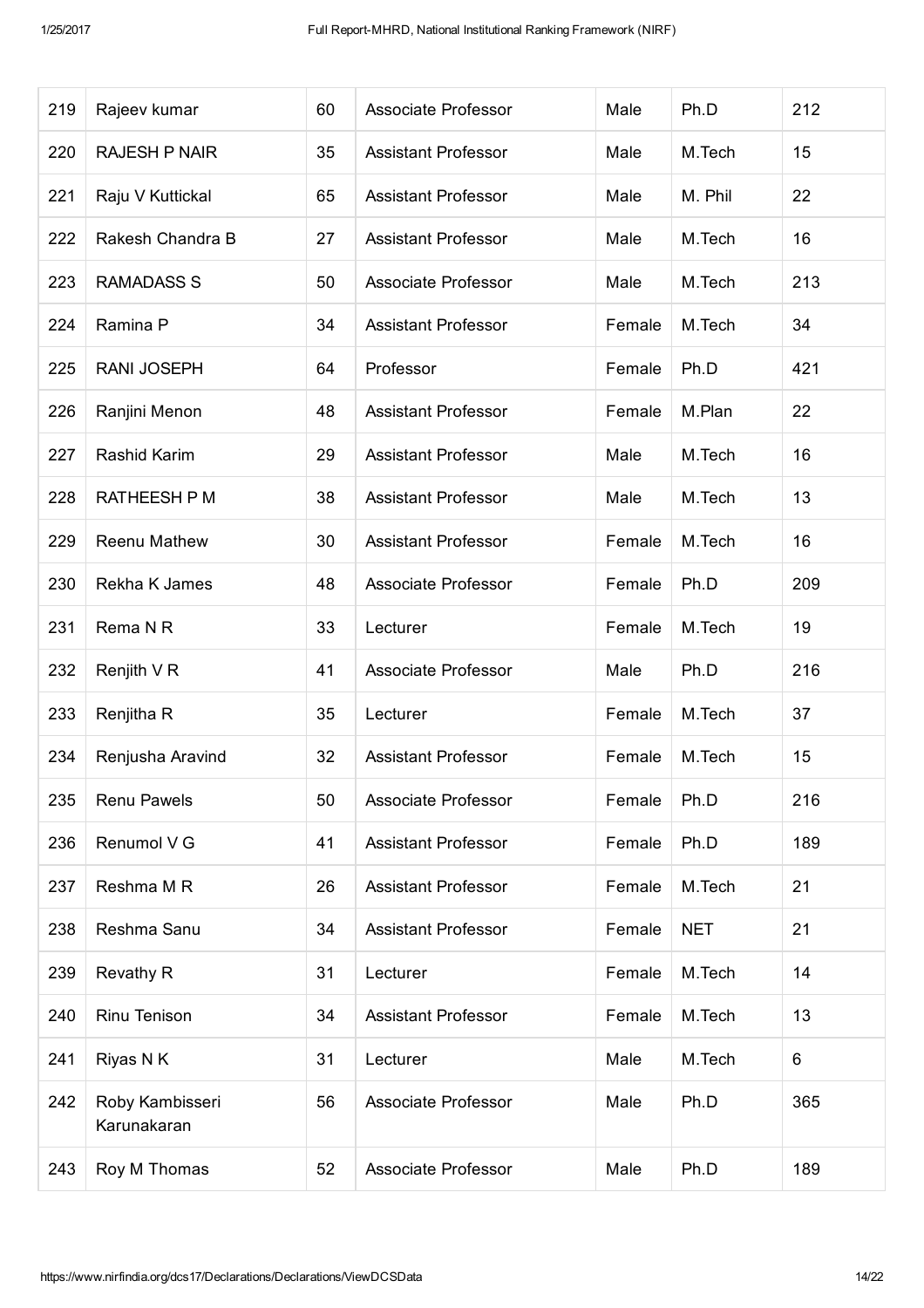| 244 | <b>ROY V PAUL</b>      | 53 | Lecturer                   | Male   | M.Tech | 213 |
|-----|------------------------|----|----------------------------|--------|--------|-----|
| 245 | Rubeena Pereira        | 30 | Lecturer                   | Female | M.Tech | 18  |
| 246 | Sahiya A A             | 30 | <b>Assistant Professor</b> | Female | M.Tech | 12  |
| 247 | Sailaja G S            | 41 | Associate Professor        | Female | Ph.D   | 113 |
| 248 | <b>SAJAN JOSEPH</b>    | 39 | Associate Professor        | Male   | Ph.D   | 187 |
| 249 | Sajin K                | 32 | <b>Assistant Professor</b> | Male   | M.Tech | 21  |
| 250 | Sajith T A             | 29 | <b>Assistant Professor</b> | Male   | M.Tech | 12  |
| 251 | Saju K K               | 46 | Associate Professor        | Male   | Ph.D   | 216 |
| 252 | <b>SALAJI S</b>        | 45 | Associate Professor        | Female | M.Tech | 187 |
| 253 | Sam Varghese           | 32 | <b>Assistant Professor</b> | Male   | M.E.   | 16  |
| 254 | Sandeep O S            | 27 | Lecturer                   | Male   | M.Tech | 12  |
| 255 | Sandeep Thomas Michael | 35 | Lecturer                   | Male   | M.Tech | 12  |
| 256 | Santhamma P S          | 62 | <b>Assistant Professor</b> | Female | M.Tech | 62  |
| 257 | SANTHOSH KUMAR M B     | 48 | <b>Assistant Professor</b> | Male   | M.Tech | 213 |
| 258 | Sarath Mohan           | 28 | Lecturer                   | Male   | M.Tech | 12  |
| 259 | <b>SARIGA RAJ</b>      | 42 | <b>Assistant Professor</b> | Female | M.Tech | 187 |
| 260 | Sarika C S             | 30 | <b>Assistant Professor</b> | Female | M.Tech | 34  |
| 261 | SASEENDRAN PILLAI P R  | 63 | Professor                  | Male   | Ph.D   | 373 |
| 262 | Sasi Gopalan           | 49 | Associate Professor        | Male   | Ph.D   | 168 |
| 263 | Sasi Kumar P V         | 68 | Professor                  | Male   | Ph.D   | 37  |
| 264 | Sayana P A             | 28 | <b>Assistant Professor</b> | Female | M.Tech | 12  |
| 265 | Seetha Parameswaran    | 38 | <b>Assistant Professor</b> | Female | M.Tech | 15  |
| 266 | Senthil Prakash M N    | 47 | Associate Professor        | Male   | Ph.D   | 176 |
| 267 | Shahana T K            | 40 | <b>Assistant Professor</b> | Female | Ph.D   | 213 |
| 268 | Shahsadi Asra P        | 30 | Lecturer                   | Female | M.Tech | 19  |
| 269 | <b>SHEENA KM</b>       | 43 | Associate Professor        | Female | M.Tech | 213 |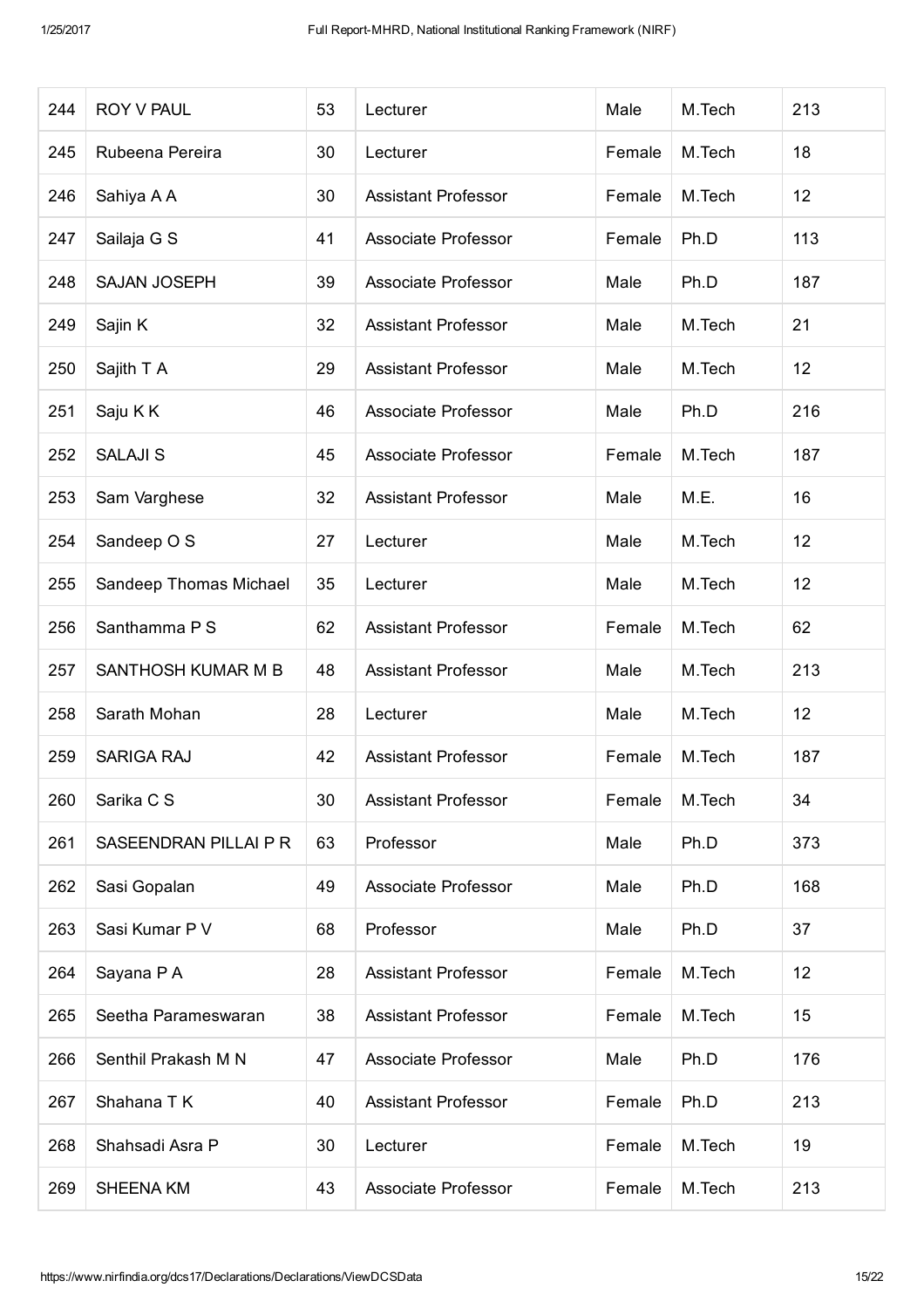| 270 | Sheena Mathew                    | 45 | Professor                                        | Female | Ph.D       | 189            |
|-----|----------------------------------|----|--------------------------------------------------|--------|------------|----------------|
| 271 | <b>SHEENA S</b>                  | 41 | <b>Assistant Professor</b>                       | Female | M.Tech     | 187            |
| 272 | Sheenamol Yoosaf                 | 29 | <b>Assistant Professor</b>                       | Female | M.Tech     | 22             |
| 273 | Sheenu Thomas                    | 48 | <b>Assistant Professor</b>                       | Female | Ph.D       | 189            |
| 274 | Shelbi Joseph                    | 48 | <b>Assistant Professor</b>                       | Female | Ph.D       | 189            |
| 275 | Sherin Babu                      | 27 | <b>Assistant Professor</b>                       | Female | M.Tech     | 12             |
| 276 | Shibina P A                      | 29 | <b>Assistant Professor</b>                       | Female | M.Tech     | 12             |
| 277 | Shibu V                          | 36 | <b>Assistant Professor</b>                       | Male   | <b>MCA</b> | 15             |
| 278 | <b>SHINY PAUL</b>                | 48 | <b>Associate Professor</b>                       | Female | M.Tech     | 166            |
| 279 | <b>SHIYAS CR</b>                 | 40 | <b>Associate Professor</b>                       | Male   | M.Tech     | 187            |
| 280 | Simon KA                         | 68 | Dean / Principal / Director /<br>Vice Chancellor | Male   | M.Tech     | 12             |
| 281 | Sindhu M K                       | 39 | Lecturer                                         | Female | M.Tech     | 56             |
| 282 | Sini Jose                        | 38 | Lecturer                                         | Female | M.Tech     | 18             |
| 283 | Sithara Sreenilayam<br>Pavithran | 34 | Lecturer                                         | Female | M.Tech     | 8              |
| 284 | Sivaprasad K                     | 51 | Associate Professor                              | Male   | Ph.D       | 270            |
| 285 | Smitha John                      | 37 | <b>Assistant Professor</b>                       | Female | M.Tech     | 22             |
| 286 | Sobha Cyrus                      | 48 | Professor                                        | Female | Ph.D       | 216            |
| 287 | Sona Mary Sunny                  | 28 | <b>Assistant Professor</b>                       | Female | M.Tech     | $\overline{4}$ |
| 288 | Sona Stanly                      | 35 | <b>Assistant Professor</b>                       | Female | M.Tech     | 77             |
| 289 | Soniya Raj                       | 31 | Lecturer                                         | Female | M.Tech     | 12             |
| 290 | Soumya K S                       | 28 | Lecturer                                         | Female | M.Tech     | $\overline{7}$ |
| 291 | Soumya VR                        | 34 | <b>Assistant Professor</b>                       | Female | <b>MCA</b> | 16             |
| 292 | Sreeja Nair M P                  | 32 | <b>Assistant Professor</b>                       | Female | M.Tech     | 26             |
| 293 | Sreejith P S                     | 57 | Associate Professor                              | Male   | Ph.D       | 193            |
| 294 | Sreejith S Mohan                 | 32 | Lecturer                                         | Male   | M.E.       | 80             |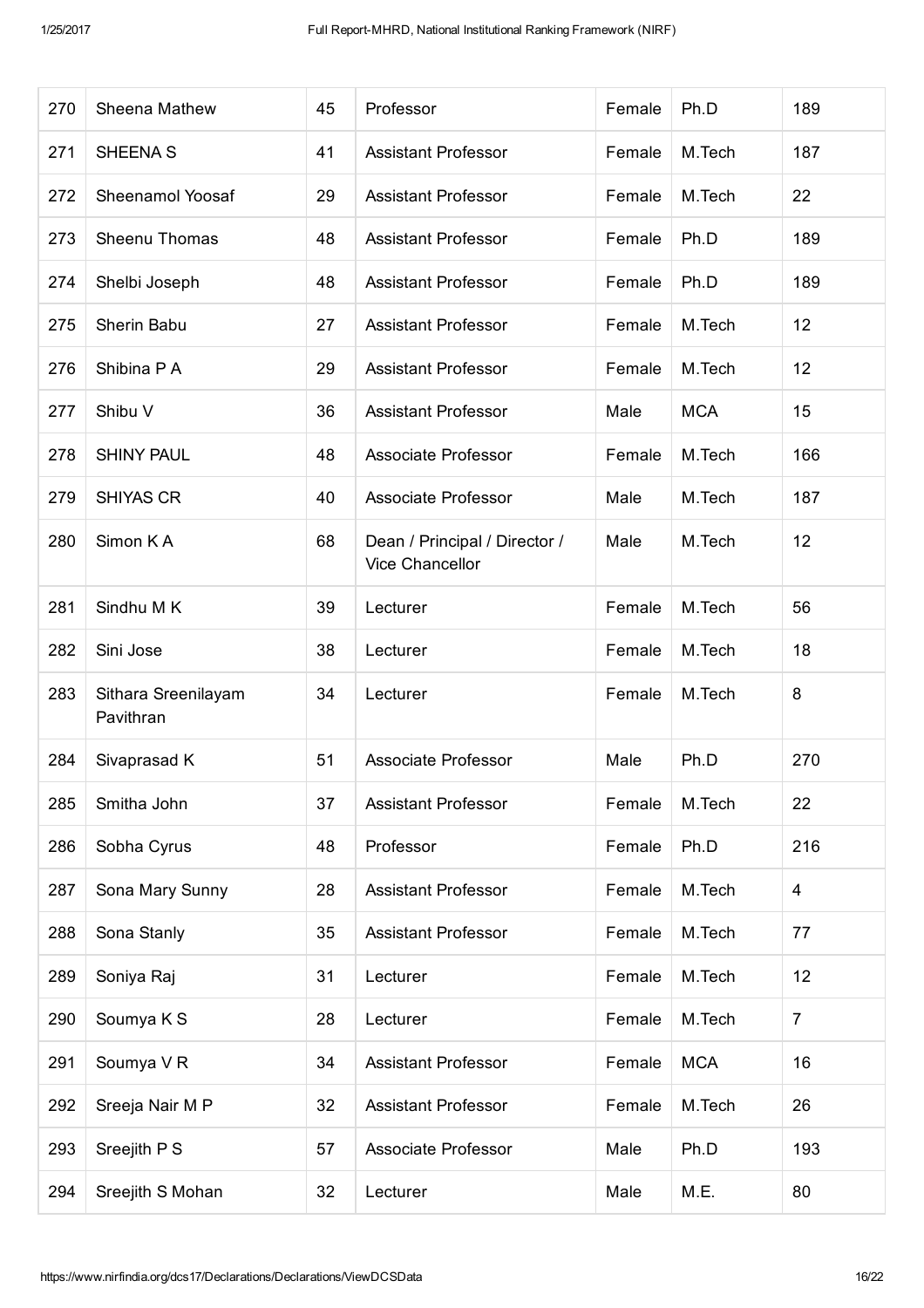| 295 | Sreekala S                       | 27 | <b>Assistant Professor</b> | Female | M.E.   | 3   |
|-----|----------------------------------|----|----------------------------|--------|--------|-----|
| 296 | Sreekumari P                     | 51 | <b>Assistant Professor</b> | Female | M.Tech | 49  |
| 297 | Sreelakshmy H                    | 28 | <b>Assistant Professor</b> | Female | M.Tech | 4   |
| 298 | Sreelekha G                      | 40 | <b>Assistant Professor</b> | Female | M.Tech | 34  |
| 299 | Stephen Rodrigues                | 57 | Associate Professor        | Male   | Ph.D   | 391 |
| 300 | Subha V                          | 49 | Associate Professor        | Female | Ph.D   | 210 |
| 301 | Sudeep Elayidom                  | 41 | <b>Associate Professor</b> | Male   | Ph.D   | 216 |
| 302 | Sudheer C B                      | 55 | <b>Assistant Professor</b> | Male   | Ph.D   | 189 |
| 303 | Suja C Nair                      | 34 | <b>Assistant Professor</b> | Female | M.Tech | 13  |
| 304 | Sumayya Shaji                    | 38 | Lecturer                   | Female | M.Tech | 10  |
| 305 | Sumitha E Captian                | 30 | Lecturer                   | Female | M.Tech | 5   |
| 306 | Sunil K Narayanankutty           | 53 | Professor                  | Male   | Ph.D   | 317 |
| 307 | <b>SUNIL KUMAR N</b>             | 43 | <b>Associate Professor</b> | Male   | M.Tech | 207 |
| 308 | Suniya V S                       | 38 | Lecturer                   | Female | M.E.   | 58  |
| 309 | Supriya Menonkattil<br>Hariharan | 49 | Professor                  | Female | Ph.D   | 287 |
| 310 | Surya Raphael                    | 28 | Lecturer                   | Female | M.Tech | 12  |
| 311 | Swapna Joseph C                  | 31 | Lecturer                   | Female | M.Tech | 12  |
| 312 | <b>TESSAMMA THOMAS</b>           | 61 | Professor                  | Female | Ph.D   | 370 |
| 313 | Thasnim KM                       | 27 | Lecturer                   | Female | M.Tech | 10  |
| 314 | Thilakan T B                     | 46 | <b>Assistant Professor</b> | Male   | M.Tech | 12  |
| 315 | Thomas Kurian                    | 55 | Professor                  | Male   | Ph.D   | 345 |
| 316 | <b>THOMAS T</b>                  | 48 | Associate Professor        | Male   | M.Tech | 167 |
| 317 | Tide P S                         | 47 | Professor                  | Male   | Ph.D   | 210 |
| 318 | Tintu Joy M                      | 31 | <b>Assistant Professor</b> | Female | M.Tech | 13  |
| 319 | Tinu Valsa Paul                  | 30 | Lecturer                   | Female | M.E.   | 14  |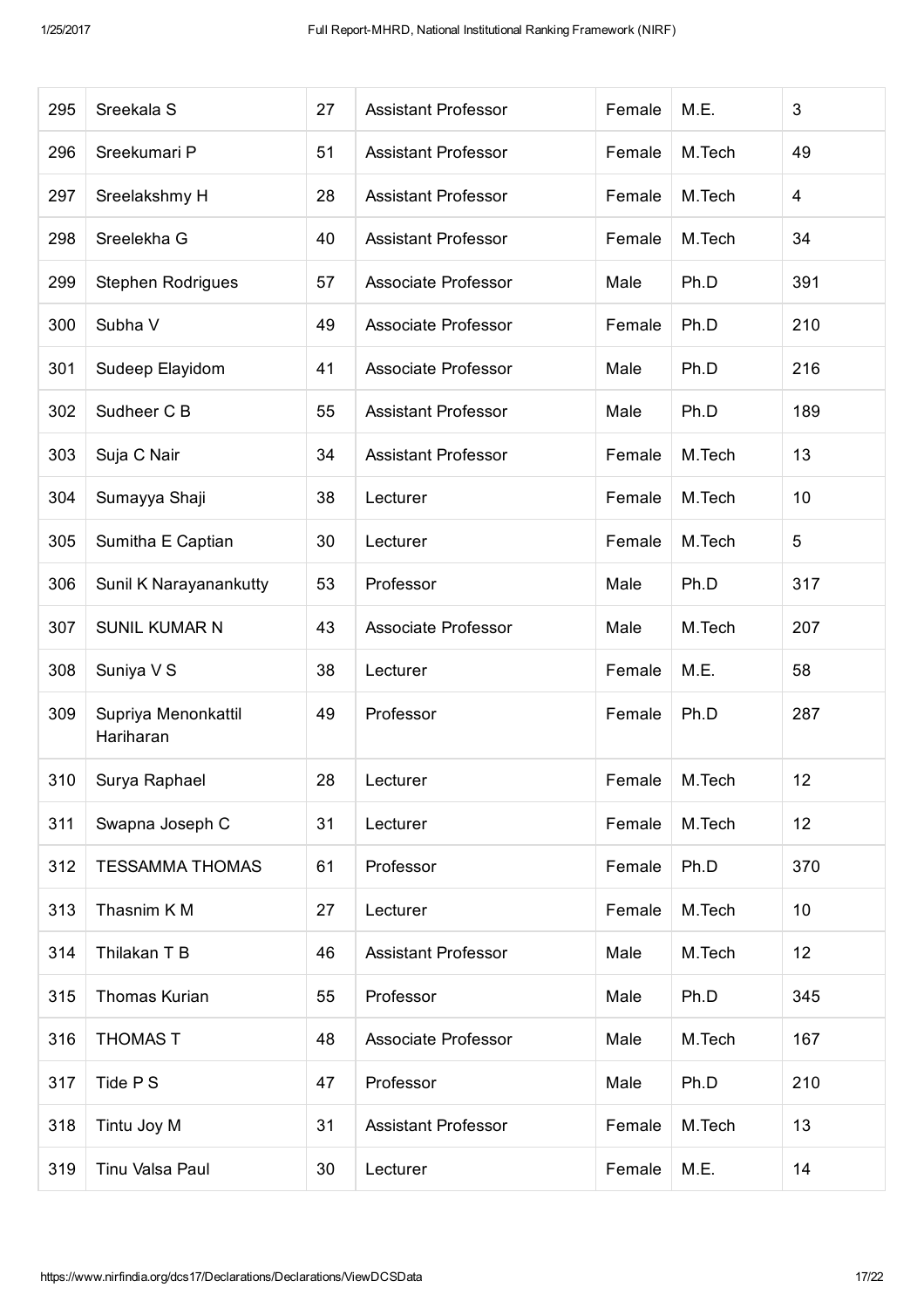| 320 | Tubin T X             | 29 | Lecturer                   | Male   | M.Tech | 6   |
|-----|-----------------------|----|----------------------------|--------|--------|-----|
| 321 | <b>UNNI AM</b>        | 42 | <b>Associate Professor</b> | Male   | M.Tech | 213 |
| 322 | Unnikrishnan M M      | 25 | <b>Assistant Professor</b> | Male   | M.Tech | 16  |
| 323 | <b>Usha Nair</b>      | 57 | <b>Associate Professor</b> | Female | Ph.D   | 210 |
| 324 | V Anjali              | 26 | <b>Assistant Professor</b> | Female | M.Tech | 3   |
| 325 | Vani Devi P           | 29 | <b>Assistant Professor</b> | Female | M.Tech | 22  |
| 326 | Varghese Paul         | 61 | <b>Associate Professor</b> | Male   | Ph.D   | 177 |
| 327 | Vasudevan Kesavath    | 63 | Professor                  | Male   | Ph.D   | 362 |
| 328 | Vidhyadharan K        | 67 | <b>Assistant Professor</b> | Male   | M.Tech | 14  |
| 329 | Vidya Viswan          | 30 | Lecturer                   | Female | M.Tech | 16  |
| 330 | Viji A J              | 34 | <b>Assistant Professor</b> | Female | M.Tech | 14  |
| 331 | Viji J Vikram         | 32 | <b>Assistant Professor</b> | Female | M.Tech | 15  |
| 332 | Vineetha G R          | 30 | <b>Assistant Professor</b> | Female | M.Tech | 12  |
| 333 | Vinod Kumar M N       | 58 | Professor                  | Male   | Ph.D   | 281 |
| 334 | <b>VINOD KUMAR PP</b> | 43 | <b>Associate Professor</b> | Male   | M.Tech | 208 |
| 335 | Vinu Varghese         | 36 | <b>Assistant Professor</b> | Male   | M.Tech | 12  |
| 336 | Vipin A M             | 29 | <b>Assistant Professor</b> | Male   | M.Tech | 15  |
| 337 | Visanthi V P          | 31 | <b>Assistant Professor</b> | Female | M.Tech | 21  |

## Financial Resources: Utilised Amount for the Capital & Operational expenditure for previous 3 years

| Financial Year                                                                                          | 2015-16         | 2014-15         | 2013-14         |  |  |
|---------------------------------------------------------------------------------------------------------|-----------------|-----------------|-----------------|--|--|
|                                                                                                         | Utilised Amount | Utilised Amount | Utilised Amount |  |  |
| Annual Capital Expenditure on Academic Activities and Resources (excluding expenditure on<br>buildings) |                 |                 |                 |  |  |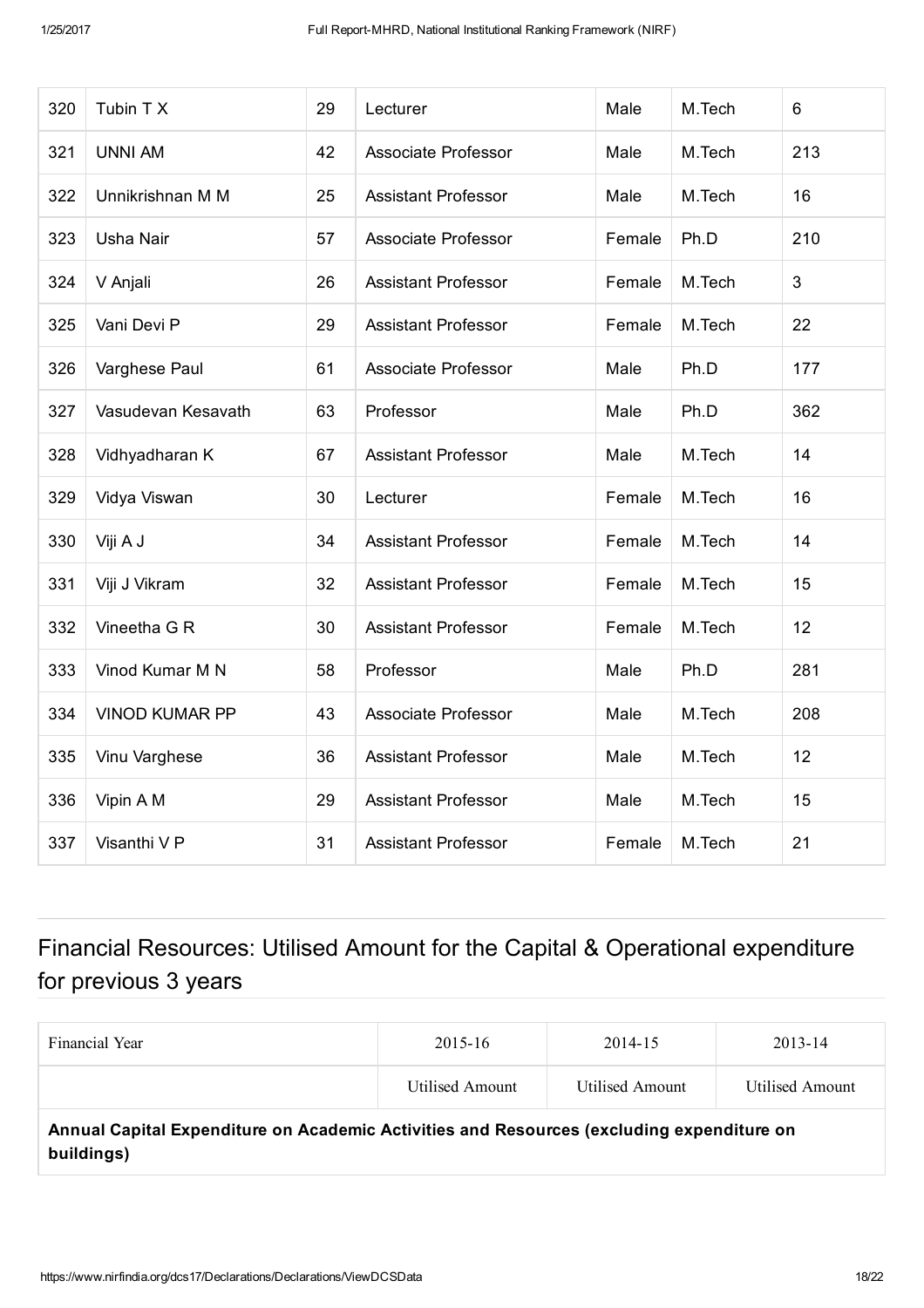| Financial Year                                                                                                                                                                                          | 2015-16                                                                                                           | 2014-15                                                                                                    | 2013-14                                                                                                             |
|---------------------------------------------------------------------------------------------------------------------------------------------------------------------------------------------------------|-------------------------------------------------------------------------------------------------------------------|------------------------------------------------------------------------------------------------------------|---------------------------------------------------------------------------------------------------------------------|
|                                                                                                                                                                                                         | <b>Utilised Amount</b>                                                                                            | <b>Utilised Amount</b>                                                                                     | <b>Utilised Amount</b>                                                                                              |
| Library                                                                                                                                                                                                 | 1280186 (Twelve<br>Lakhs Eighty<br>Thousand One<br>hundred and Eighty<br>Six only)                                | 1955004 (Nineteen<br>Lakhs Fifty Five<br>Thousand and Four<br>only)                                        | 1268485 (Twelve<br>Lakhs sixty eight<br>thousand four<br>hundred and eighty<br>five only)                           |
| New Equipment for Laboratories                                                                                                                                                                          | 10062357 (One<br>Crore Sixty Two<br><b>Thousand Three</b><br>Hundred and Fifty<br>Seven only)                     | 7788837 (Seventy<br>Seven Lakhs Eighty<br><b>Eight Thousand</b><br>Eight Hundred and<br>Thirty Seven only) | 7195060 (Seventy<br>one lakhs ninety<br>five thousand and<br>sixty only)                                            |
| <b>Engineering Workshops</b>                                                                                                                                                                            | 0 (Zero only)                                                                                                     | 0 (Zero only)                                                                                              | 0 (Zero only)                                                                                                       |
| <b>Studios</b>                                                                                                                                                                                          | 0 (Zero only)                                                                                                     | 0 (Zero only)                                                                                              | 0 (Zero only)                                                                                                       |
| Other suitably identified academic activities                                                                                                                                                           | 253065 (Two Lakhs<br><b>Fifty Three</b><br>Thousand and Sixty<br>Five only)                                       | 265076 (Two Lakhs<br><b>Sixty Five</b><br>Thousand and<br>Seventy Six only)                                | 131620 (One lakh<br>thirty one thousand<br>six hundred and<br>twenty only)                                          |
| <b>Annual Operational Expenditure</b>                                                                                                                                                                   |                                                                                                                   |                                                                                                            |                                                                                                                     |
| Salaries (Teaching and Non Teaching staff)                                                                                                                                                              | 324915893 (Thirty<br>Two Crore Forty<br>Nine Lakhs Fifteen<br>Thousand eight<br>hundred and ninety<br>three only) | 280755991 (Twenty<br>Eight Crore Seven<br>lakhs fifty five<br>thousand nine<br>hundred and ninety<br>only) | 244855684 (Twenty<br>Four crore forty<br>eight lakhs fifty five<br>thousand six<br>hundred and eighty<br>four only) |
| Maintenance of Academic Infrastructure or<br>consumables, other running<br>expenditures, Seminars/Conferences/Worksholaskhs sixty one<br>etc. (excluding maintenance of hostels and<br>allied services) | 86461287 (Eight<br>Crore sixty four<br>thousand two<br>hundred and eighty<br>seven only)                          | 92916789 (Nine<br>crore twenty nine<br>lakhs sixteen<br>thousand seven<br>hundred and<br>eighteen only)    | 63503815 (Six<br>crore thirty five<br>lakhs three<br>thousand eight<br>hundred and fifteen<br>only)                 |

### Women Diversity

| No. of women members in senior administrative positions, such as Head of Departments, Dean or Institute |  |  |
|---------------------------------------------------------------------------------------------------------|--|--|
| Heads in previous academic year (2015-16): $\begin{bmatrix} 2 \end{bmatrix}$                            |  |  |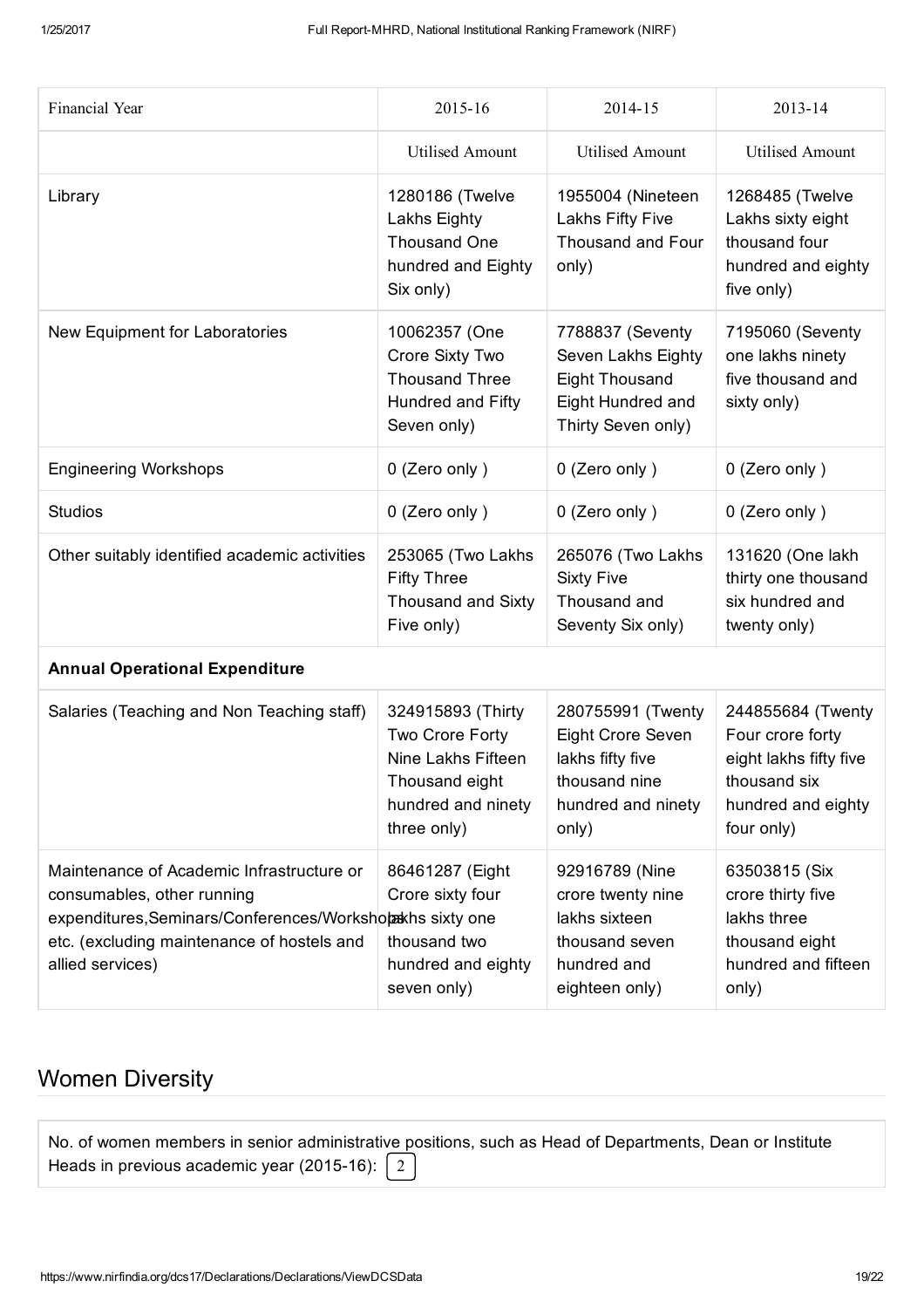#### IPR

| Calendar Year            | 2015 | 2014 | 2013 |
|--------------------------|------|------|------|
| No. of Patents Filed     |      | 2    | 2    |
| No. of Patents Published | 2    | 6    |      |
| No. of Patents Granted   |      |      | O    |
| No. of Patents Licensed  | 0    | 0    | 0    |

Did your institution transferred atleast one technology in the previous three years?:  $\sqrt{\frac{N_o}{N_o}}$ 

| Financial Year                          | 2015-16 | 2014-15 | $2013 - 14$ |
|-----------------------------------------|---------|---------|-------------|
| Earning From Patents (Amount in Rupees) |         |         |             |
| Enter Amount in Words                   | zero    | zero    | zero        |

#### Sponsored Research Details

| Financial Year                                        | $2015 - 16$                                                 | 2014-15                                                                      | 2013-14                                                                |
|-------------------------------------------------------|-------------------------------------------------------------|------------------------------------------------------------------------------|------------------------------------------------------------------------|
| Total no, of<br>Sponsored<br>Projects                 | 10                                                          | 6                                                                            | 10                                                                     |
| Total no, of<br><b>Funding Agencies</b>               | 3                                                           | $\overline{4}$                                                               | 5                                                                      |
| <b>Total Amount</b><br>Received (Amount<br>in Rupees) | 6624095                                                     | 6796539                                                                      | 17587009                                                               |
| <b>Amount Received</b><br>in Words                    | Sixty six lakhs twenty<br>four thousand ninety<br>five only | Sixty seven lakh ninety six<br>thousand five hundred and<br>thirty nine only | One crore seventy five lakhs<br>eighty seven thousand and<br>nine only |

### Consultancy Project Details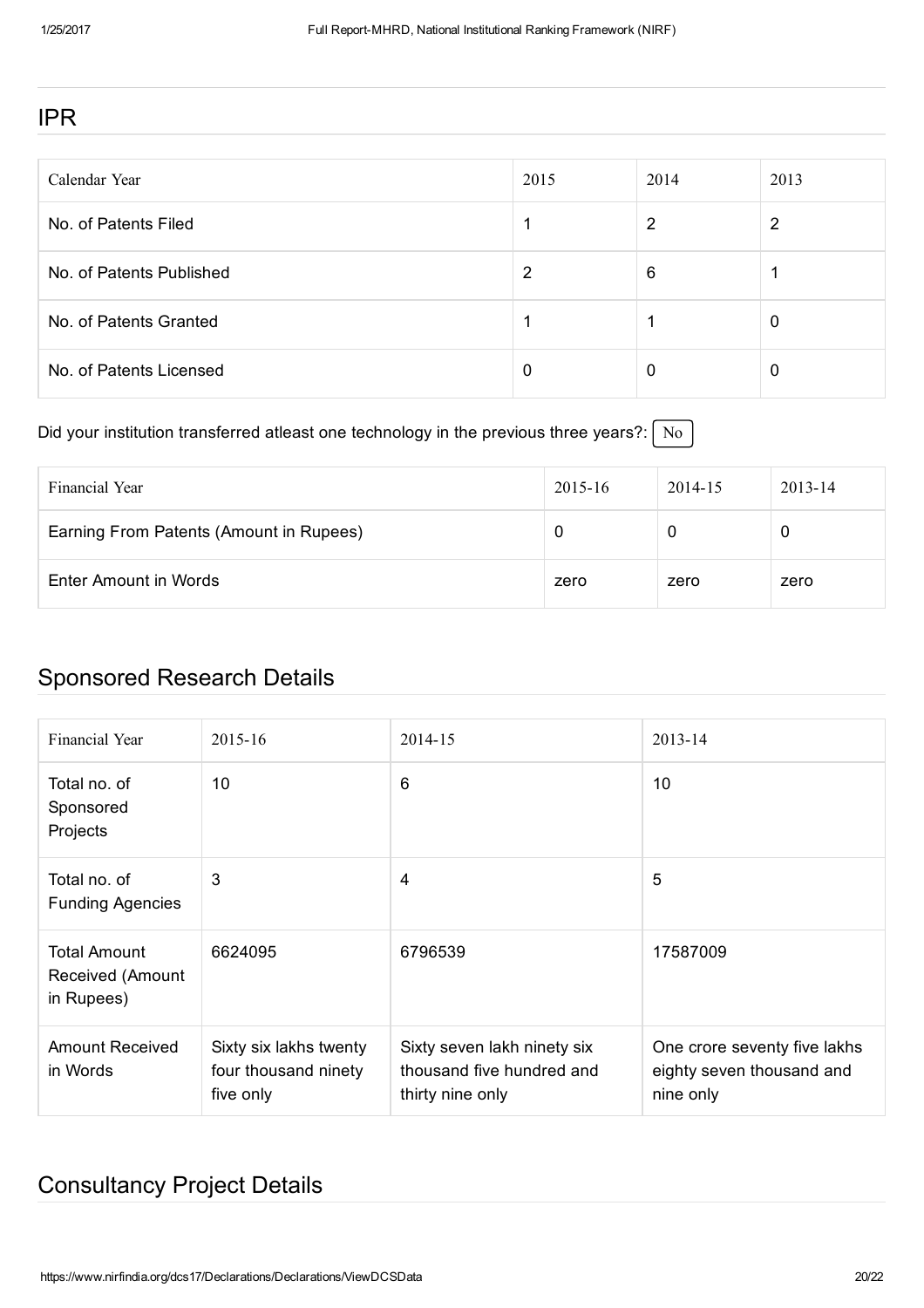| Financial Year                                        | 2015-16                                                             | 2014-15                                                          | 2013-14                                                        |
|-------------------------------------------------------|---------------------------------------------------------------------|------------------------------------------------------------------|----------------------------------------------------------------|
| Total no, of<br>Consultancy<br>Projects               | 30                                                                  | 1                                                                | 1                                                              |
| Total no. of Client<br>Organizations                  | 24                                                                  | 1                                                                | 1                                                              |
| <b>Total Amount</b><br>Received (Amount<br>in Rupees) | 3890100                                                             | 207843                                                           | 196611                                                         |
| Amount Received in<br>Words                           | <b>Thirty Eight Lakh Ninety</b><br>Thousand and one<br>hundred only | Two lakh seven thousand<br>eight hundred and forty<br>three only | One lakh ninety six<br>thousand six hundred and<br>eleven only |

#### Executive Development Program

| Financial Year                                  | $2015 - 16$ | 2014-15 | $2013 - 14$ |
|-------------------------------------------------|-------------|---------|-------------|
| Total no. of Executive Development Programs     | 0           | 0       | 0           |
| Total no. of Participants                       | 0           | 0       | 0           |
| <b>Total Annual Earnings (Amount in Rupees)</b> | 0           | 0       | 0           |
| <b>Total Annual Earnings in Words</b>           | zero        | zero    | zero        |

## Facilities for PCS: Facilities of physically challenged students

| 1. Do your institution buildings have Lifts/Ramps?                                                                                                         | Yes, in some of<br>the buildings |
|------------------------------------------------------------------------------------------------------------------------------------------------------------|----------------------------------|
| 2. Do your institution have provision for walking aids, including wheelchairs and<br>transportation from one building to another for handicapped students? | Yes, in some of<br>the buildings |
| 3. Do your institution buildings have specially designed toilets for handicapped students?                                                                 | Yes, in some of<br>the buildings |